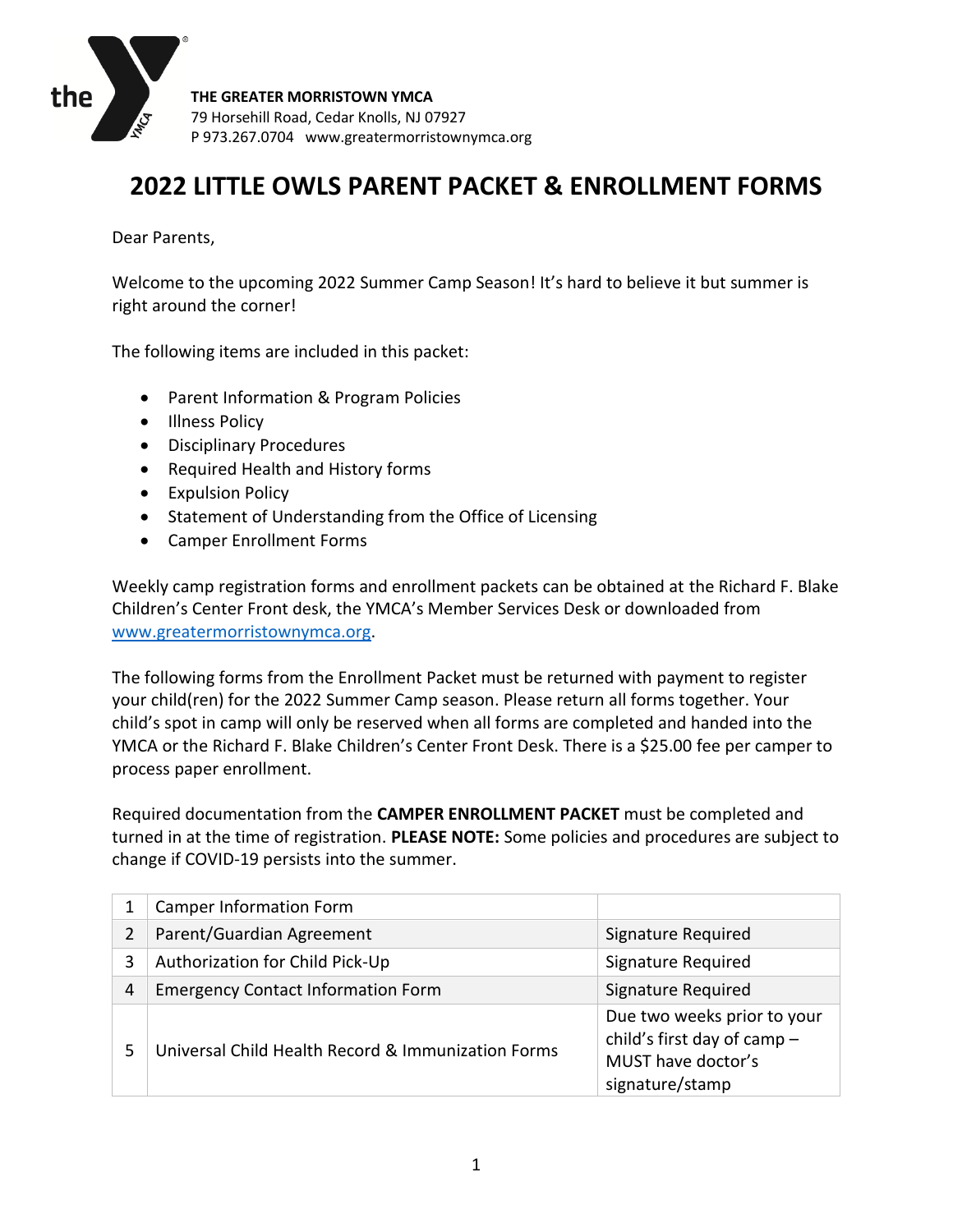

| Photo Release Form                                      | <b>Signature Required</b> |
|---------------------------------------------------------|---------------------------|
| Camper Registration Fee Form                            |                           |
| Statement of Understanding from the Office of Licensing | Signature Required        |

# **PARENT INFORMATION AND PROGRAM POLICIES**

This information is important for both parents and campers, and should be read through carefully to help prepare your child for his or her summer camp experience. In order to facilitate a smooth transition, it is essential that children are well prepared for camp and know what to expect before attending. This packet of information and policies should be retained for guidance and future reference.

#### **REGISTRATION:**

Registration is processed on a first-come, first-served basis, and is subject to acceptance by the Camp Administration and Camp Registrar. The following is required at the time of registration:

- **Little Owls Camper Registration Form** (fully completed, legible, and signed)
- **All Camper Enrollment Forms** (from the Camper Enrollment Packet)
- Payment of **50%** of total weekly camp fees, if registering prior to **May 1st** .
- **100%** of fees are due for Camper Registration Fee and extra T-Shirts
- Full payment of ALL camp fees is due if registering on or after May 1<sup>st</sup>, 2022

\*\*There is a **\$35.00** service charge for checks returned by the bank.\*\*

# **PROGRAM AND SESSION CHANGES PRIOR TO MAY 1ST (\$30.00 PROCESSING FEE)**

Requests for changes of session dates or programs following initial registration are limited by availability. A "**Change Request**" form must be submitted to the YMCA Membership Desk no later than **May 1st, 2022**. The Processing Fee and any additional fees required must be paid when submitting the "Change Request" form. **Please note: this change request DOES NOT guarantee acceptance of change in session.**

#### **HOURS OF OPERATION:**

Little Owls (for *POTTY TRAINED* children ages 3-4): 8:00AM-5:00PM

| <b>CAMP RATES: (per week)</b> |              | <b>SIBLING DISCOUNT (per week)</b> |
|-------------------------------|--------------|------------------------------------|
| 5 days / week:                | \$375 / week | 5 days / week: \$365 / week        |
| 4 days / week:                | \$335 / week | 4 days / week: \$325 / week        |
| 3 days / week:                | \$285 / week | 3 days / week: \$275 / week        |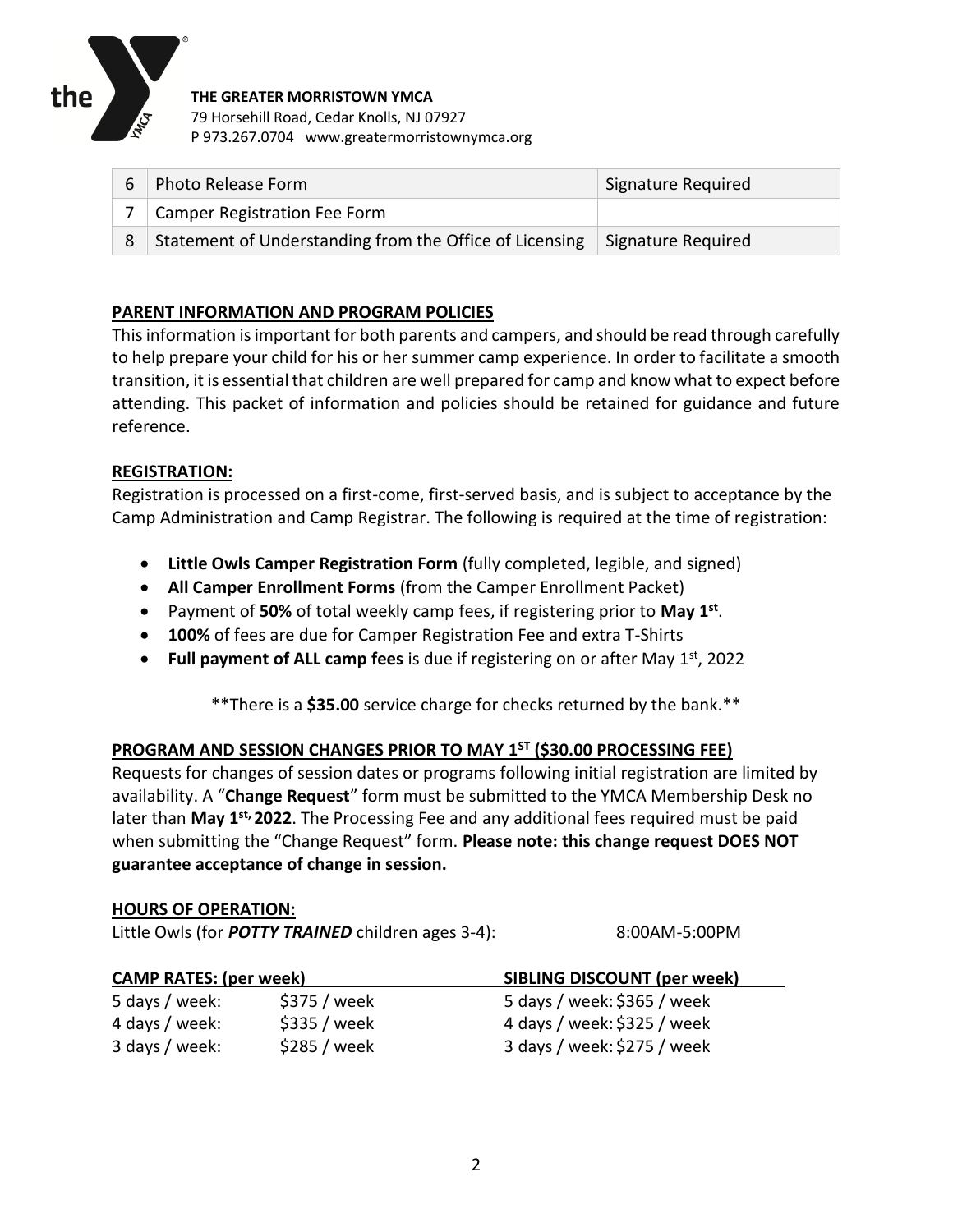

#### **DROP-OFF AND PICK-UP PROCEDURES:**

&

the

**LITTLE OWLS:** Parents/Guardians must escort camper(s) to their room after they are signed in at the Richard D. Blake Children's Center Front Desk or with the Camp Staff. The Blake Center is located at 65 Horsehill Road, next to the YMCA building. Little Owls cannot be dropped off earlier than 8:00 AM. Parent/Guardian must sign each child in upon arrival. Pick-up is no later than 5:00 PM at the Blake Center or YMCA, with all Campers signed out by parents or authorized designee. NO campers will be released unless the center has the proper documentation. The Blake Center and camp staff regard all campers' health and safety very seriously, and camp personnel will request proper identification before releasing any campers to unfamiliar individuals. The Blake Center Director will inform all parents at drop off where pick up will be.

# **PROCARE CONNECT AND PIN NUMBERS:**

ProCare Connect is an app for your phone that allow our administration to communicate directly with our families.

Prior to the start of camp, you will receive an email inviting you to join the program. If you do not, please double check your spam or trash folders, then reach out to the Director or Susan to make sure we have your information correct.

We will be using the communication and the sign in/out parts of this program. Once you download the app and sign in to your account, you will be able to access basic information about your child and family. (Please note that each individual parent/guardian needs their own "invite code" to sign up, it cannot be shared.) Please let us know if any of this information needs to be updated.

Your screen will have three options at the top right corner, a QR code icon, a calendar icon and a messaging icon.

The QR code icon will allow you to sign your child in and out of the program each and every day. The QR code will be provided to you during drop off and pick up times. There is also a backup PIN number that you can provide to a staff member if the QR code does not work. The PIN numbers will be used for those whom you have authorized as approved pick up. Each adult will have their own PIN number. You can find the PIN Numbers in your Family Info section of your app.

The messaging icon does just that – sends messages to and from your teacher. We will not be using the calendar icon.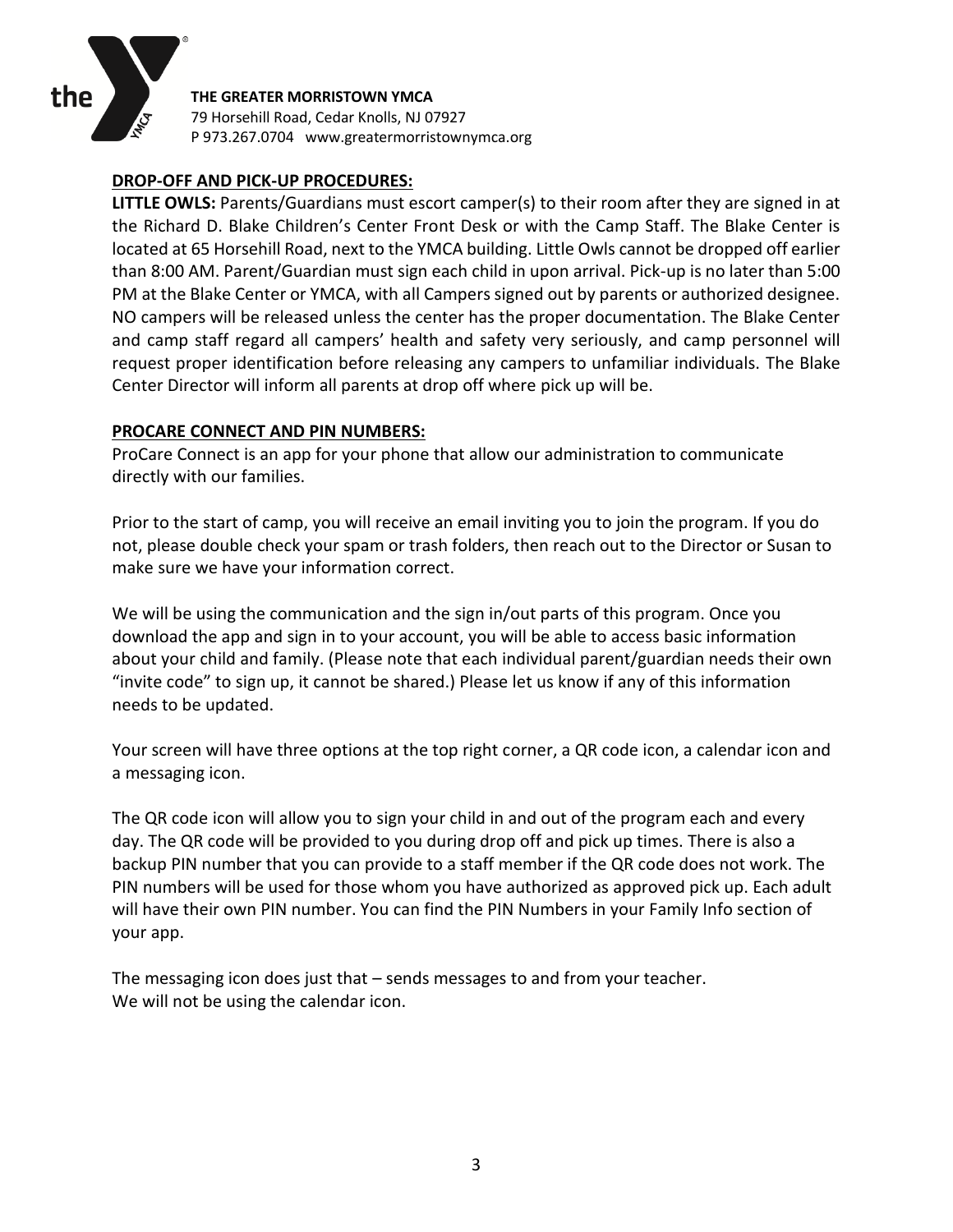

# **LATE PICK-UP FEE:**

After 5:00PM, a late fee of \$30.00 for every 15 minutes, per child, will be charged for those Campers not picked up. If payment is not remitted at that time, your camper(s) will NOT be accepted into camp until payment has been settled.

# **NON-PARENT/GUARDIAN PICK-UPS:**

Adults other than legal Parents or Guardians of campers, who are intending to pick up, transport or take custody of children from camp, must be documented with the Blake Center Director PRIOR to its occurrence. The names, telephone numbers, and dates of those adults that are authorized to pick up are required in writing. All parents/guardians must fill out the authorization for child pick-up forms in this packet. The parents/guardians must let the Blake Center Director or the Blake Center Front Desk personnel know who will be picking up their child daily. NO campers will be released unless the center has the proper documentation. The Blake Center and camp staff regard all campers' health and safety very seriously, and camp personnel will request proper identification before releasing any campers to unfamiliar individuals.

#### **REGISTRATION FORMS AND PAYMENTS:**

A camp registration fee of **\$75** is required for each camper. **This fee must be paid in full at the time of registration.**

At registration, a non-refundable deposit of 50% of total camp fees is required to reserve the programs and sessions desired. **All balances of camp fees are due by May 1st , 2022**. Registration forms submitted after May 1<sup>st</sup>, 2022 are subject to program and session availability, with all camp and registration fees due in full. The 8 weeks of camp tend to fill up quickly so please be sure to register for all weeks you plan on sending your child(ren) up front.

#### **REFUNDS:**

The Greater Morristown YMCA has a "no refunds" policy. The Blake Center Directors reserve the right to dismiss any child from camp whose needs the Greater Morristown YMCA are unable to meet, or whose conduct is not in the interest of the total camp, **without refund.**

#### **EMERGENCY PROCEDURES:**

All camp staff personnel are trained in First Aid, CPR, and AED as well as safety procedures, including fire and storm evacuations. In the event of a life-threatening emergency, the staff will assess the severity of the situation, administer necessary first aid, notify the Blake Center Director, and summon an ambulance, if necessary. The Cedar Knolls First Aid Squad or its designee will provide emergency transportation. Emergency medical attention will be provided by the Emergency Room at Morristown Medical Center in Morristown, NJ. Parents/Guardians will be notified of the situation immediately following the activation of the emergency medical service.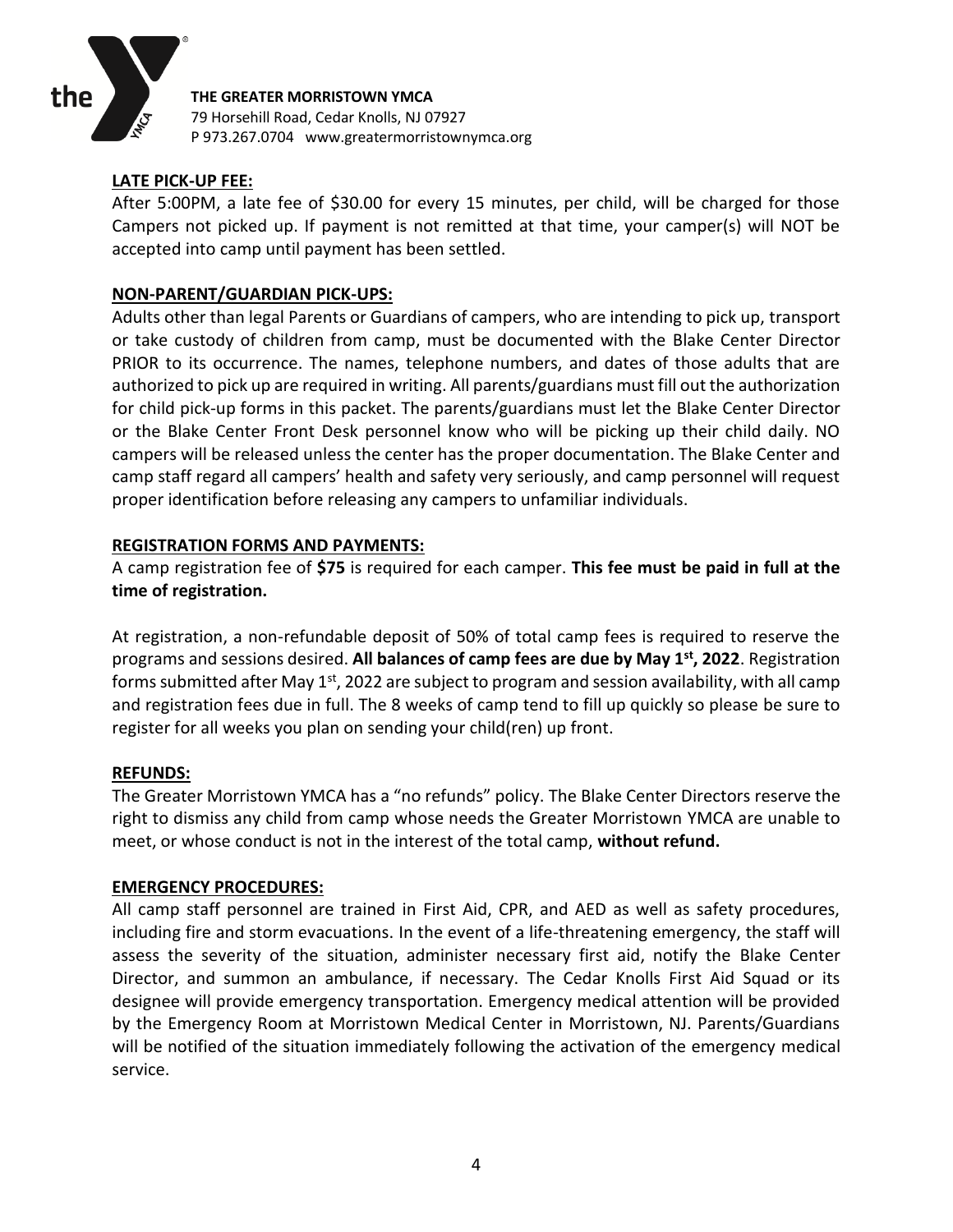

#### **THE GREATER MORRISTOWN YMCA**

79 Horsehill Road, Cedar Knolls, NJ 07927 P 973.267.0704 www.greatermorristownymca.org

In the event that a child is injured or becomes ill, in a less serious nature, appropriate first aid will be administered. The parent will be apprised of the situation and included in any decisions to be made regarding further treatment.

#### **RAIN / SEVERE WEATHER POLICY:**

Little Owls is an **indoor and outdoor** venue. In the event of severe weather, camp will be modified for indoor activities. Early closure may be necessary when hazardous conditions exist.

#### **INSURANCE:**

The Greater Morristown YMCA maintains camp accident and liability insurance coverage for all its campers and staff.

#### **MEDICATIONS:**

For questions and concerns regarding your child's medication needs, please address the Blake Center Director.

# **LUNCHES:**

Little Owls **does not** provide lunches except Pizza Friday. Parents should not send in lunches that require heating up.

#### **FIELD TRIPS:**

Notice of field trips will be sent in advance if we are allowed to conduct them based on the COVID-19 rules and regulations at the start of camp.

# **WHAT TO WEAR AND BRING TO CAMP:**

- Backpack
- Nutritious lunch and morning/afternoon snack
- No heat up lunches

# **\*\*\*NO NUTS – THE BLAKE CENTER IS A NUT-FREE SCHOOL\*\*\***

- Bathing suit, towel and water shoes for sprinkler play
- Plastic bag (for wet items)
- Extra clothes (shorts, socks, t-shirt, underwear)
- Sunscreen (with your child's name on it) >> please apply every morning before drop-off
- Water bottle (labeled with name)
- Sneakers, socks (wear every day)
- Only sneakers are appropriate for camp. Sandals, crocs, open-toes shoes or "gels" are inappropriate in the camp setting.
- 2 face masks

Please be sure to label ALL items with your child's name, including lunchbox, thermos, clothes, towel, bathing suit, sunscreen, etc.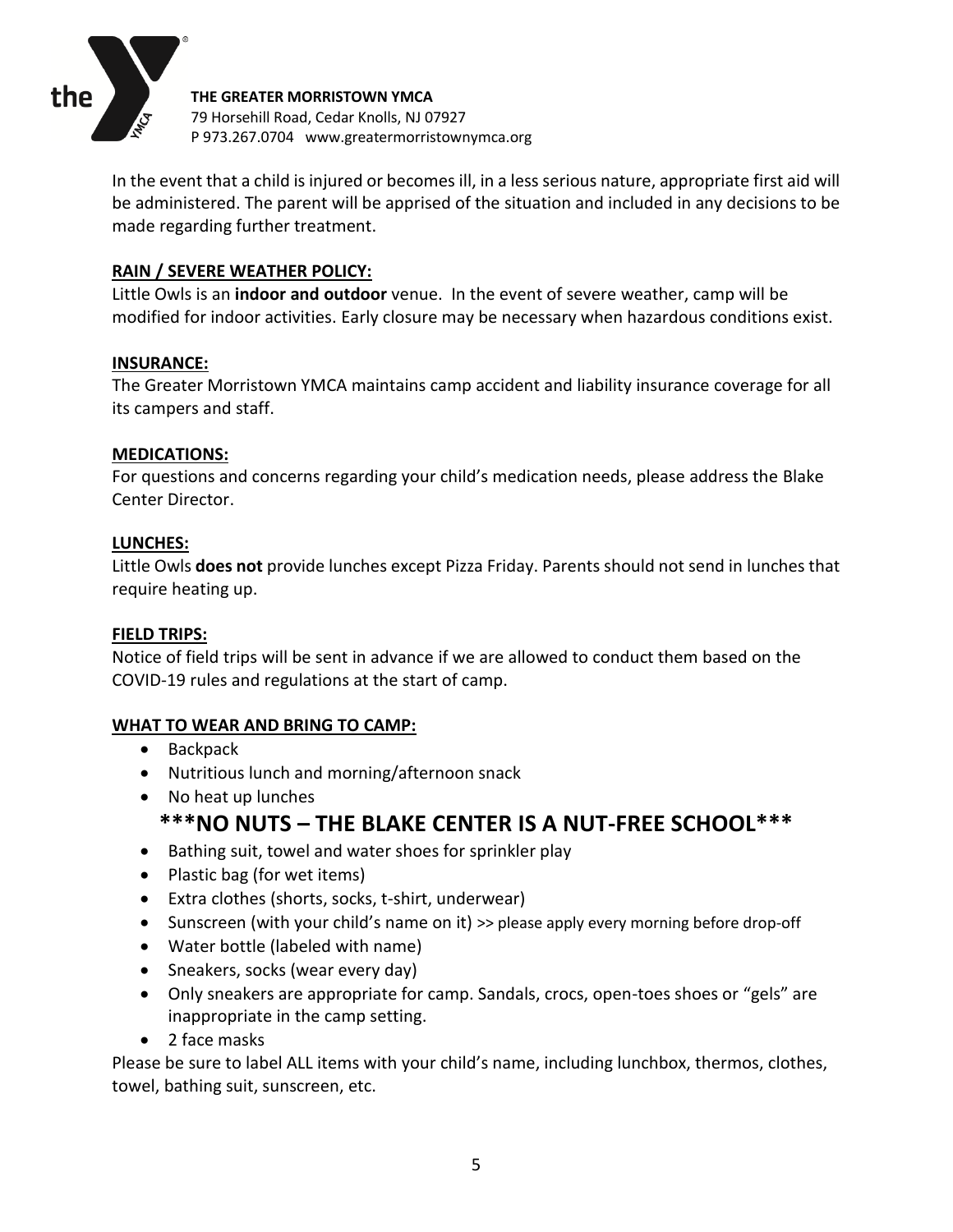

# **THE FOLLOWING ITEMS ARE NOT ALLOWED AT CAMP**:

- Toys
- Handheld games (Nintendo DS, iPod, iPhone, etc)
- Cell phones
- Pokémon cards and other similar trading cards

If your child brings any of these items and they are lost, stolen or broken, the Greater Morristown YMCA is not responsible.

#### **FINANCIAL ASSISTANCE:**

Funds for camp scholarships are available on a limited, first-come, first-served basis, and are **only available** to applicants in the Greater Morristown YMCA **service area listed below**. Applications for financial assistance are available from the Camp Registrar and Member Service Desk at the YMCA. Following submission, a financial review and approval will take place and a parent orientation will be scheduled to discuss the available financing, if any.

# **\*All financial forms and camp forms must be received by February 8th, 2022 in order to be considered for financial assistance.**

#### **SERVICE AREAS FOR FINANCIAL AID:**

Morristown, Morris Township, Cedar Knolls, Morris Plains, Whippany, Convent Station, East Hanover, Mendham/Chester.

#### **ILLNESS POLICY:**

Any child exhibiting the symptoms listed below IS REQUIRED TO BE PICKED UP WITHIN ONE HOUR OF A PHONE CALL from the center. This is for the protection of your child and the other children in the Center. Our facilities are not set up to accommodate ill children. You are responsible for keeping us updated on current emergency phone numbers. If children are absent more than three consecutive days the center will contact the family.

# **SICK DAYS AND HOSPITALIZATION DAYS ARE NOT DISCOUNTED FROM ENROLLMENT FEE.** ( **Symptoms may be modified due to COVID Guidelines) Final updates will be on website a month before camp.**

The following symptoms must be treated at home:

- 1. Fever 101.5 or more. Temperature must be normal 24 hours *before* returning to Center.
- 2. Vomiting. Must be normal 24 hours *before* returning.
- 3. Diarrhea more than once an hour. Must have stopped 24 hours *before* returning.
- 4. Any childhood illness or infection, which may be contagious.
- 5. Ear or eye infections. *Any child diagnosed with pink eye must be on medication (eye drops) for 24 hours before returning to the center.*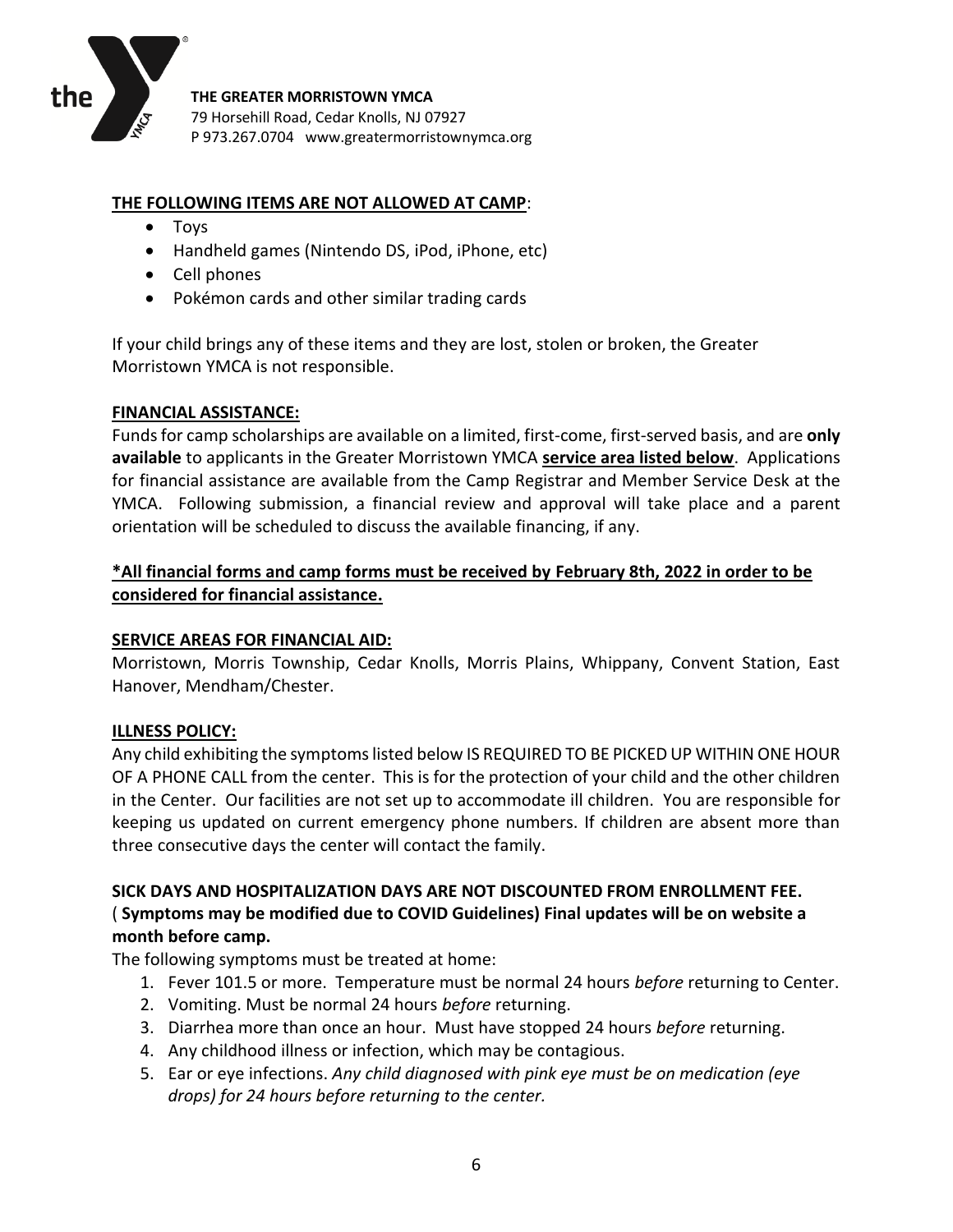

- 6. Sore throat or severe coughing.
- 7. Skin rashes excluding diaper rash.
- 8. Visibly enlarged lymph nodes.

# **Children who are not able to participate in routine daily activities, including outdoor play, due to illness MUST NOT be sent to the Center.**

The Richard F. Blake Children's Center can, at any time, require a doctor's note for your child to return to the Center after an illness. If your child has been ill for five or more days, had a contagious disease, or has been placed on antibiotics, **you MUST have a doctor's note stating that the child can return.** 

**Our program follows the mandated COVID guidelines. Please see our COVID policy.**

#### **POLICY ON THE MANAGEMENT OF COMMUNICABLE DISEASES:**

If a child exhibits any of the following symptoms, the child should not attend the center. If such symptoms occur at the center, the child will be removed from the group, and parents will be called to take the child home.

- Severe pain or discomfort
- Acute diarrhea
- Episodes of acute vomiting
- Elevated oral temperate of 101.5 degrees Fahrenheit
- Lethargy
- Severe coughing
- Yellow eyes or jaundice skin
- Red eyes with discharge
- Infected, untreated skin patches
- Difficult or rapid breathing
- Skin rashes in conjunction with fever or behavior changes
- Skin lesions that are weeping or bleeding
- Mouth sores with drooling
- Stiff neck

Once the child is symptom-free, or has a health care provider's note stating that the child no longer poses a serious health risk to himself/herself or others, the child may return to the center.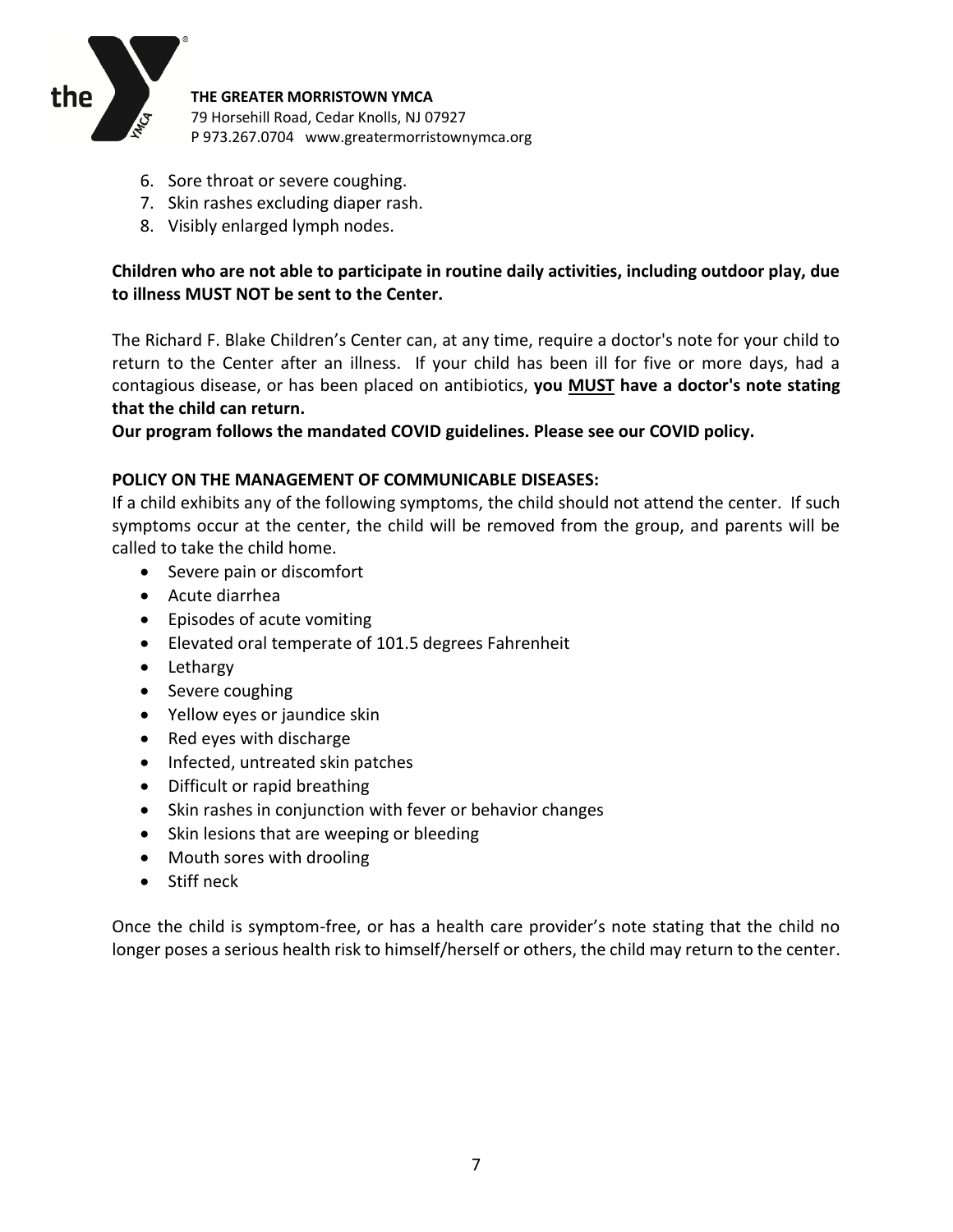

# **POLICY ON THE MANAGEMENT OF COMMUNICABLE DISEASES: TABLE OF EXCLUDABLE COMMUNICABLE DISEASES**

**A CHILD WHO CONTRACTS ANY OF THE FOLLOWING DISEASES MAY NOT RETURN TO THE CENTER WITHOUT A HEALTH CARE PROVIDER'S NOTE STATING THAT THE CHILD PRESENTS NO RISK TO HIMSELF/HERSELF OR OTHERS:**

**Respiratory Illnesses Gastrointestinal Illnesses Contact Illnesses**

Chicken Pox<sup>\*\*</sup> Campylobacter<sup>\*</sup> Impetigo German Measles\* Escherichia coli\* Lice Hemophilus Influenzae\* Giardia Lamblia\* Scabies Measles\* **Measles** Hepatitis A\* Shingles Meningococcus<sup>\*</sup> Salmonella<sup>\*</sup> Salmonella Strep Throat Mumps\* Shigella\* Shigella Tuberculosis\* Whooping Cough\*

\*Reportable diseases that must be reported to the health department by the center.

\*\* Note: If a child has chicken pox, a health care provider's note is not required for re-admitting the child to the center. A note from the parent is required, stating either that at least six days has elapsed since the onset of the rash, or that all sores have dried and crusted.

If a child is exposed to any excludable disease at the center, parents will be notified in writing. \*\*\*The Blake Center is a Nut Free Facility\*\*\*

By recommendation from our medical advisor, children under the age of three should not be exposed to peanut products. Consequently, **all nut products are banned from the center**. Over the past few years, more and more children have been diagnosed with peanut allergies. This is a serious and sometimes fatal allergy. Exposure can occur not only from eating peanuts and peanut butter, but also from being around children who have consumed peanuts. Contamination can occur from simply spreading peanut oil from hand to hand, a toy, or high chair.

Please take the following precautions to ensure the children's safety:

- Do not send any products that contain nuts, particularly peanuts (peanut butter, oil, Asian food)
- If your child has eaten products containing peanuts in the morning before attending the Blake Center, please wash his/her hands with soap and water and rinse their mouth with water
- Please wash your hands with soap and water upon entering the classroom
- Peanut and peanut oil are found not only in peanut butter, but many other products. Many baked goods, granola bars, and ice cream sandwiches may contain peanut oil even if they do not contain peanuts.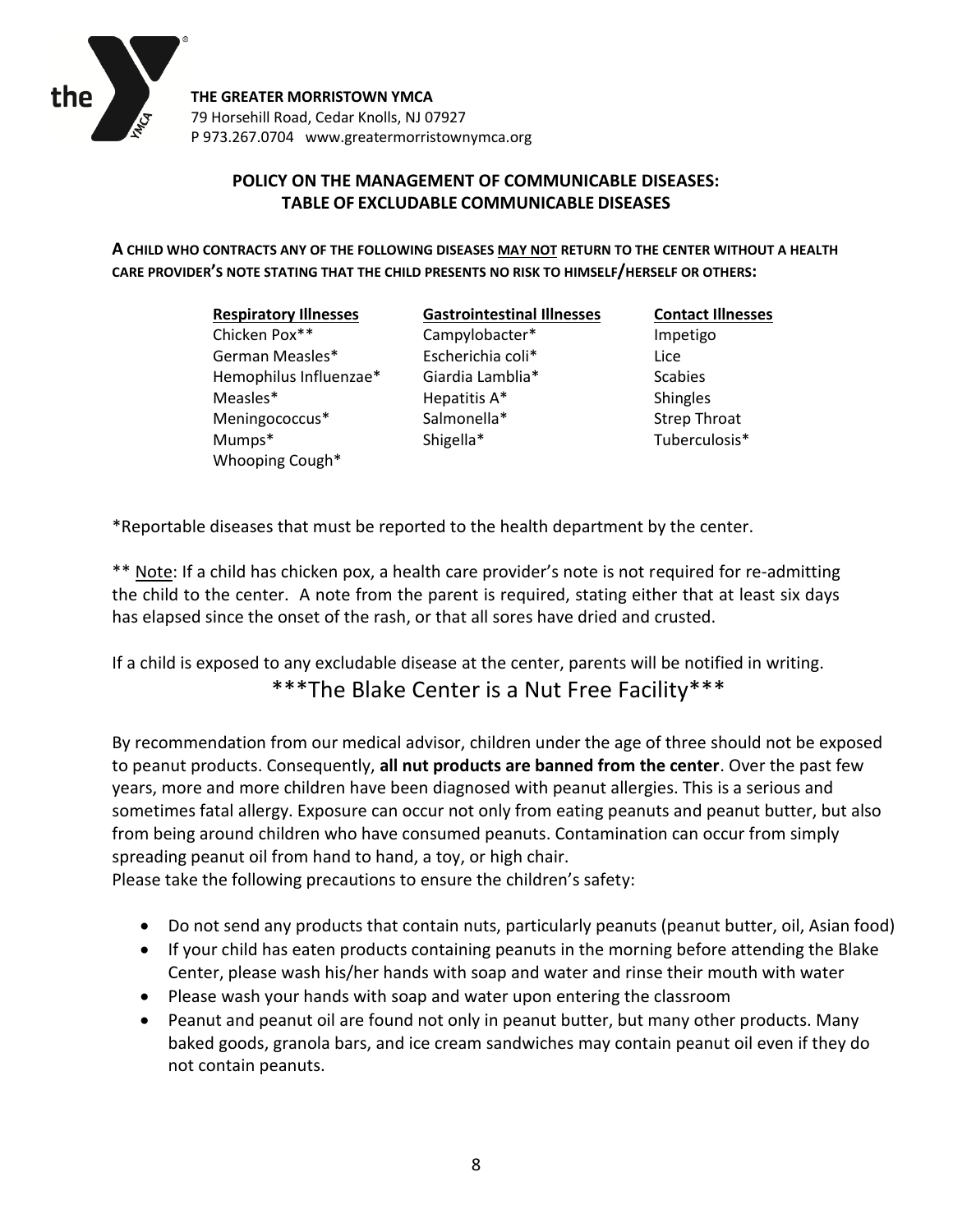

#### **DISCIPLINARY PROCEDURES**

In order to ensure every child's full enjoyment of the program, the following **DISCIPLINE PROCEDURES** will be used to discourage negative behavior and encourage positive ones:

# **IN THE EVENT OF A DISCIPLINE PROBLEM WITH A CHILD, THE STAFF SHALL**:

- 1. Speak to the child to determine the nature of the problem: Identify appropriate behavior.
- 2. Try to eliminate the problem by setting the stage for appropriate behavior.
- 3. Explain why the behavior is not appropriate and intervene to diminish problem behavior.
- 4. If discipline problem continues, the Director will notify the parents and an appointment may be made to discuss the situation.
- 5. Time out is used only as an understanding period; not as a restraining period. This is used only to help children understand that their behavior is unacceptable. It also makes children aware of wrongdoing.

#### **UNDER NO CIRCUMSTANCES SHALL A CHILD BE:**

- 1. Deprived of food
- 2. Isolated
- 3. Subjected to corporal punishment or verbal abuse.

In the event that the child should continue to be unable to participate according to the established Code of Behavior, the child will be suspended from the program. Re-entry is dependent on a satisfactory interview with the Director and at least one day's suspension. If the problem continues, the child will be expelled from the program. Payment for suspended days is not refundable.

#### **CODE OF CONDUCT**

Our goal at the Greater Morristown YMCA is to make this a fun and rewarding summer for all involved. To do so, all Campers at Little Owls are expected to abide by the following guidelines:

- All children will respect and abide by all YMCA rules, regulations, and Core Values. **The** *YMCA Core Values are Caring, Honesty, Respect and Responsibility.*
- Foul language, verbal or physical harassment will not be tolerated. This includes: namecalling, teasing, bullying, hitting, kicking, biting, pushing, etc.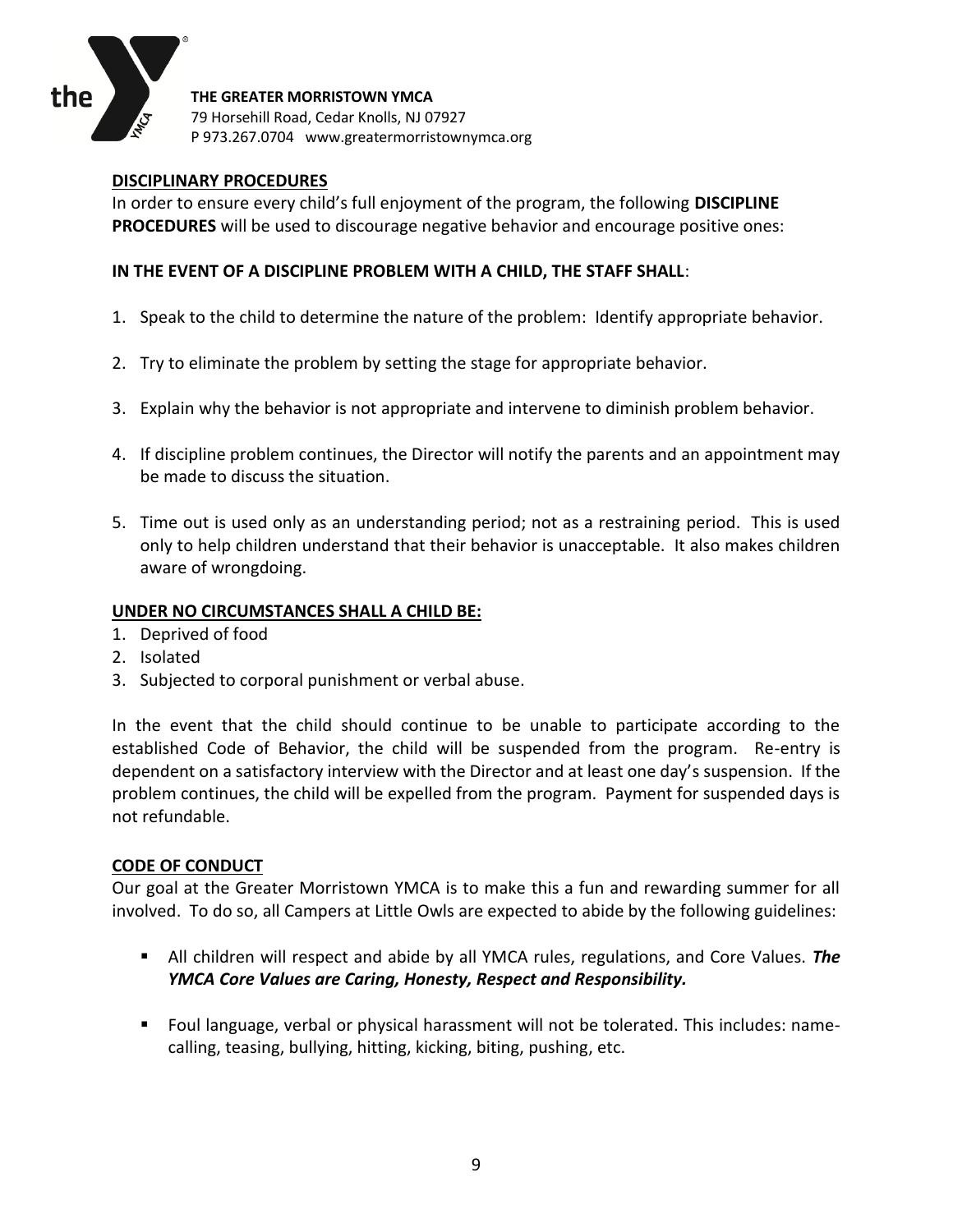

- Any personal belongings, unrelated to our program or Camp, will be confiscated and returned to parents at the end of the day.
- Remember; we are to treat the grounds, equipment, staff, members, and all facilities with care and respect. All children will keep their belongings organized and in their own bag. All garbage will be properly disposed.
- Weapons of any kind are prohibited! If a child brings a weapon to the Summer Camp Program, it will be taken away and their parents will be called. The YMCA management staff will be notified and appropriate action will be taken. The child will be sent home after the incident. If the child is permitted to return to the program, their backpack will be subject to inspection. If a weapon is found, the child will be expelled from the program.
- In order to have the best summer camp at the Greater Morristown YMCA Little Owls Program, communication between staff and children (as well as their families) is essential. The only way we can solve a problem is if we know about it. Please feel free to present any comments or questions to any of the Blake Center staff.

# **EXPULSION/SUSPENSION POLICY**

Unfortunately, sometimes there are reasons we have to expel a child from our program either on a short term or permanent basis. We want you to know we will do everything possible to work with the family of the child(ren) in order to prevent this policy from being enforced. The following are reasons we may have to expel or suspend a child from camp:

# **IMMEDIATE CAUSES FOR EXPULSION**

- The child is at risk of causing serious injury to other children or themselves
- Parent threatens physical or intimidating actions toward staff members
- Parent exhibits verbal or physical abuse to staff

# **PARENTAL ACTIONS FOR CHILD'S EXPULSION**

- Failure to pay/habitual lateness in payments
- Failure to complete required forms including the child's immunization records
- Habitual tardiness when picking up your child
- Verbal or physical abuse to staff

# **CHILD'S ACTIONS FOR EXPULSION**

- Failure of child to adjust after a reasonable amount of time
- Uncontrollable tantrums/angry outbursts
- Ongoing physical or verbal abuse to staff or other children
- Excessive biting
- Bullying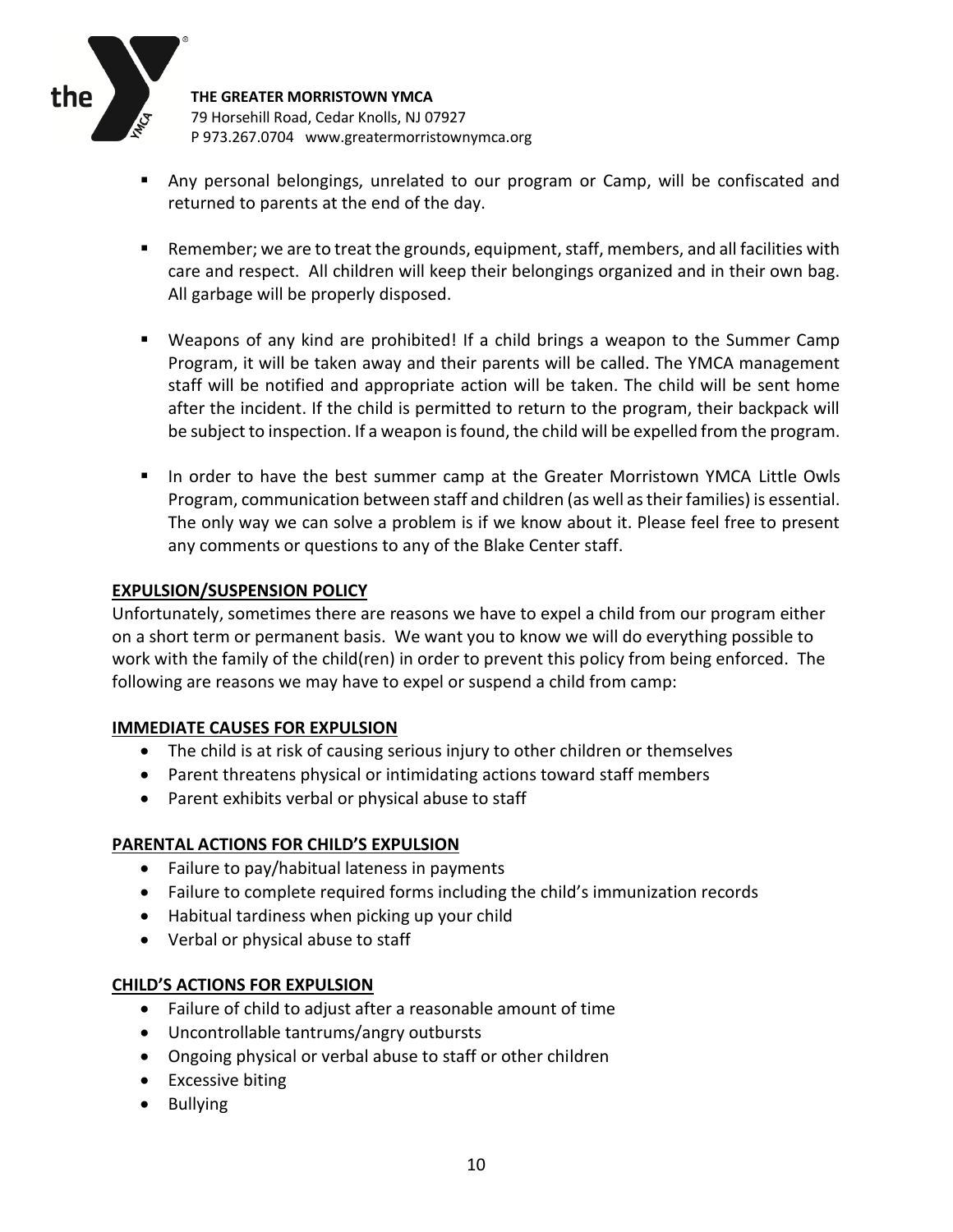

#### **THE GREATER MORRISTOWN YMCA**

79 Horsehill Road, Cedar Knolls, NJ 07927 P 973.267.0704 www.greatermorristownymca.org

#### **SCHEDULE OF EXPULSION**

- If the Directors see the Child/Parent's actions as cause for immediate expulsion, a parent will be required to pick the child up immediately.
- If the Child's/Parent's actions are not deemed to require immediate expulsion, the child's parent/guardian will be advised verbally and in writing about the child's or parent's behavior warranting an expulsion. The verbal and written warning is meant to give a period of time so that the Parent/Guardian may work on the child's behavior or to come to an agreement with the center.
- The Parent/Guardian will be informed regarding the length of the expulsion period.
- The Parent/Guardian will be informed about the expected behavioral changes required in order for the child or parent to return to the center.
- The Parent/Guardian will be given a specific expulsion date based on the safety and wellbeing of child and other children.
- Failure of the Child/Parent to satisfy the terms of the plan may result in permanent expulsion from camp.
- No timeline will be given if the Child's/Parent's actions are considered to require immediate expulsion.

#### **A CHILD WILL NOT BE EXPELLED (as the primary purpose)**

If a Child's parent(s):

- Made a complaint to the Office of Licensing regarding a center's alleged violations of the licensing requirements.
- Reported abuse or neglect occurring at the camp
- Questioned the center regarding policies and procedures without giving the parent sufficient time to make other child care arrangements.

A child may still be expelled if they or their parents violate our code of conduct or violate our expulsion/suspension policy.

#### **PROACTIVE ACTIONS THAT** *CAN* **BE TAKEN IN ORDER TO PREVENT EXPULSION**

- Staff will try to redirect child from negative behavior.
- Staff will reassess camp environment, appropriate activities, and supervision.
- Staff will always use positive methods and language while disciplining children.
- Staff will praise appropriate behaviors.
- Staff will consistently apply consequences for rules.
- Child will be given verbal warnings.
- Child will be given time to regain control.
- Child's disruptive behavior will be documented and maintained in confidentiality.
- Parent/Guardian will be notified verbally.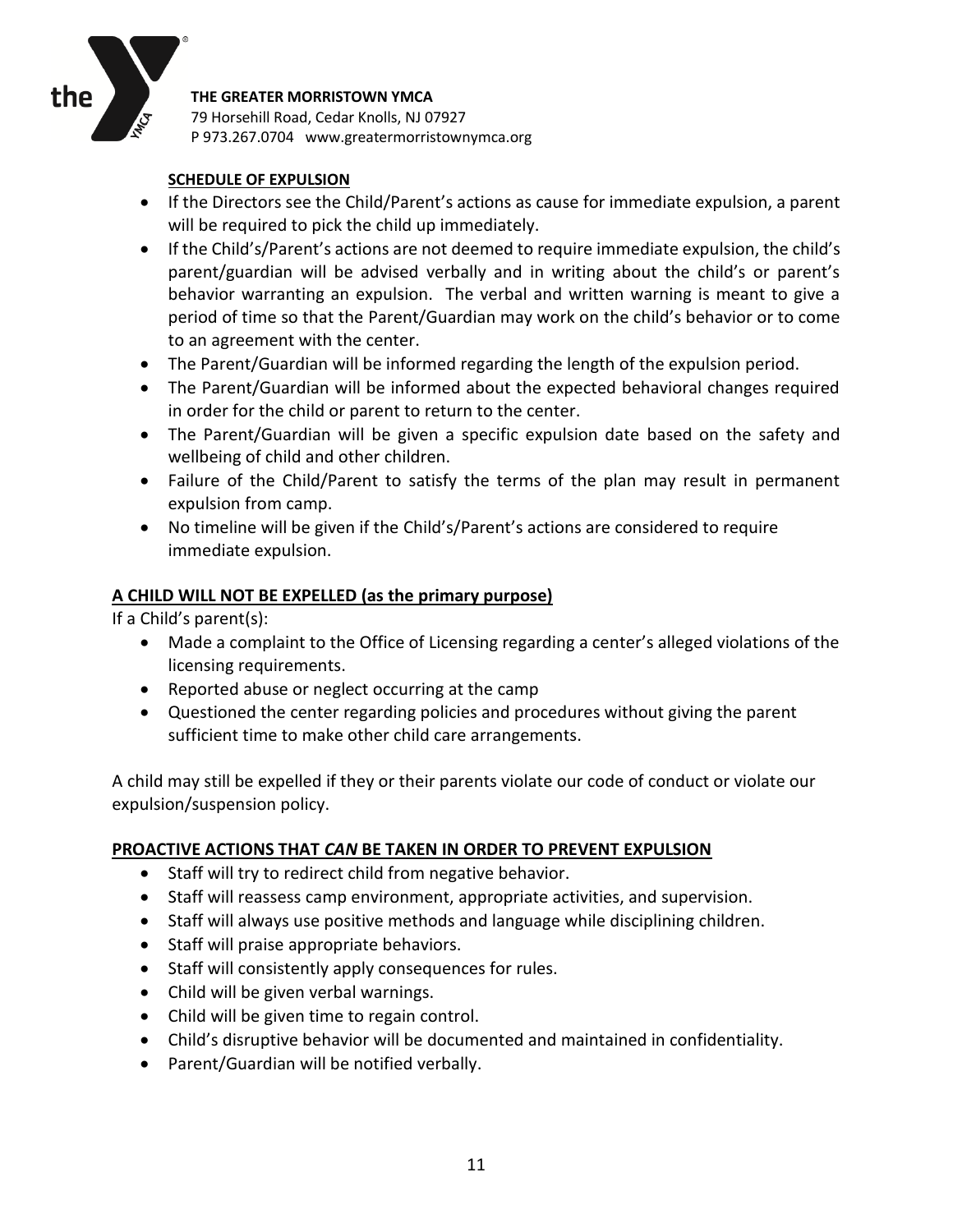

- Parent/Guardian will be given written copies of the disruptive behaviors that might lead to expulsion.
- The Director, appropriate camp staff and parent/guardian will have a conference to discuss how to promote positive behaviors.
- **I have read the Greater Morristown YMCA Summer Camp Program Code of Behavior and understand that failure to the above guidelines will result in my child's dismissal with no refund of camp fees.**

The Blake Center reserves the right to dismiss a camper who does not meet the Greater Morristown YMCA Code of Conduct guidelines, *with no refunds.*

# **COVID-19 – Campers and Families**

The Greater Morristown YMCA recognizes that COVID-19 guidelines and restrictions are fluid. The Greater Morristown YMCA will follow all guidelines from the Hanover Township Health Department as to what is advised for cleaning, reporting and /or potentially closing groups of campers if a staff member or child is diagnosed with COVID.

The YMCA is committed to following all policies and procedures set forth from the Department of Health, including but not limited to:

- Travel Restrictions
- Quarantine Timelines
- Vaccination Requirements
- Mask Mandates
- Exposure Guidelines

In the event of a mandated quarantine or an absence due to illness the YMCA will not issue any refunds or credits. Additionally, camp weeks are non-transferable. Weeks cannot be transferred to different dates or to different family members.

# **EXPECTATIONS of our FAMILIES**

- Honestly answer any and all COVID waivers when applicable.
- Share relevant health information including possible exposures, symptoms and travel plans.
- Read anything that the YMCA sends out regarding policy and procedure so that you can have knowledge of what is expected of you.

# **EXPECTATIONS of the YMCA**

- Maintain a high standard of healthy and clean environment
- Maintain an up to date understanding of current policies and procedures as designated by the Health Department.
- Keep our families up to date regarding changes in policies and procedures regarding COVID-19.
- Maintain confidentiality regarding child(ren) and staff and their health status.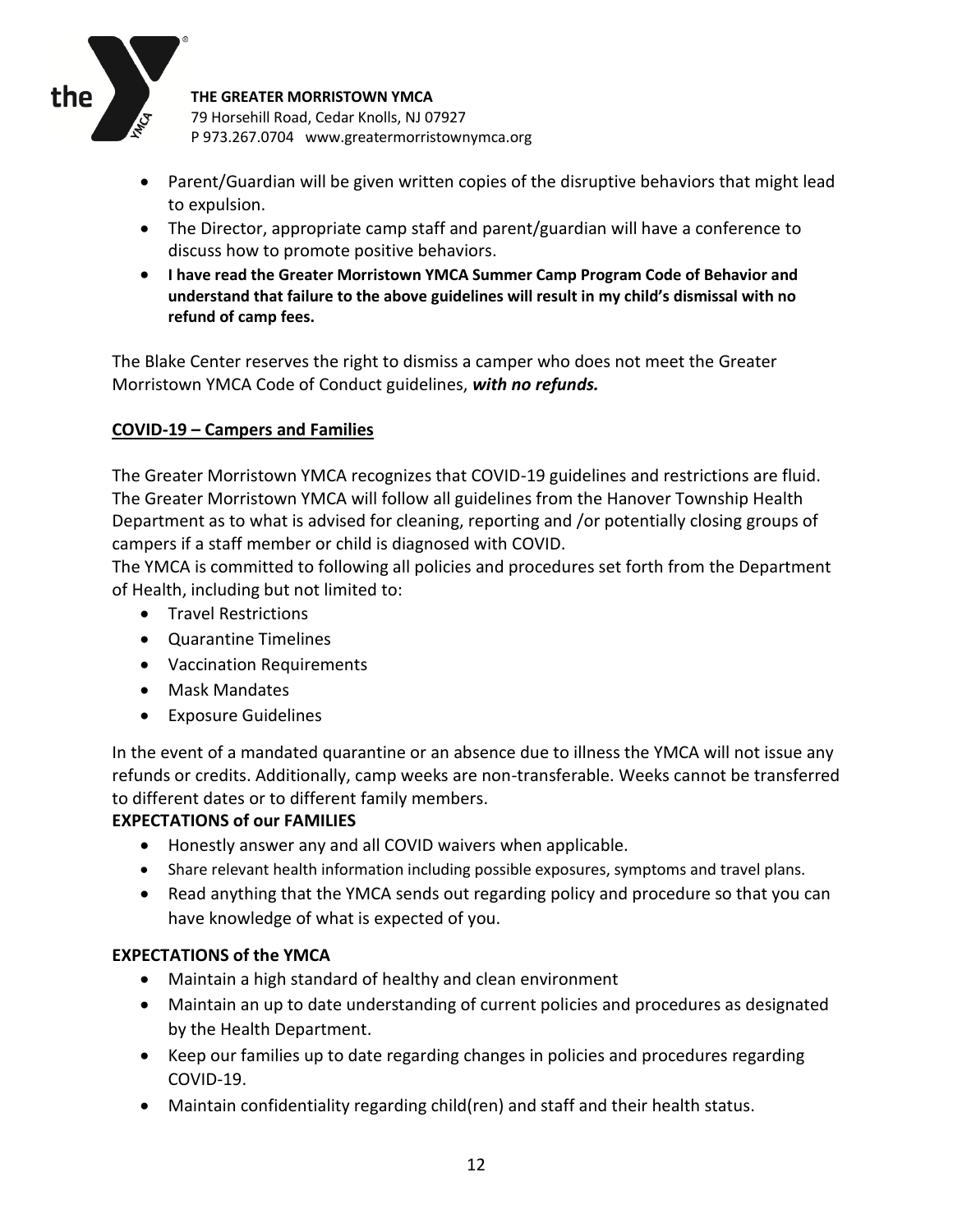

# **DEPARTMENT OF CHILDREN AND FAMILIES OFFICE OF LICENSING INFORMATION TO PARENTS**

Under provisions of the Manual of Requirements for Child Care Centers (N.J.A.C. 3A:52), every licensed child care center in New Jersey must provide to parents of enrolled children written information on parent visitation rights, State licensing requirements, child abuse/neglect reporting requirements and other child care matters. The center must comply with this requirement by reproducing and distributing to parents and staff this written statement, prepared by the Office of Licensing, Child Care & Youth Residential Licensing, in the Department of Children and Families. In keeping with this requirement, the center must secure every parent and staff member's signature attesting to his/her receipt of the information.

Our center is required by the State Child Care Center Licensing law to be licensed by the Office of Licensing (OOL), Child Care & Youth Residential Licensing, in the Department of Children and Families (DCF). A copy of our current license must be posted in a prominent location at our center. Look for it when you're in the center.

To be licensed, our center must comply with the Manual of Requirements for Child Care Centers (the official licensing regulations). The regulations cover such areas as: physical environment/life-safety; staff qualifications, supervision, and staff/child ratios; program activities and equipment; health, food and nutrition; rest and sleep requirements; parent/community participation; administrative and record keeping requirements; and others.

Our center must have on the premises a copy of the Manual of Requirements for Child Care Centers and make it available to interested parents for review. If you would like to review our copy, just ask any staff member. Parents may view a copy of the Manual of Requirements on the DCF website at http://www.nj.gov/dcf/providers/licensing/laws/CCCmanual.pdf or obtain a copy by sending a check or money order for \$5 made payable to the "Treasurer, State of New Jersey", and mailing it to: NJDCF, Office of Licensing, Publication Fees, PO Box 657, Trenton, NJ 08646-0657.

We encourage parents to discuss with us any questions or concerns about the policies and program of the center or the meaning, application or alleged violations of the Manual of Requirements for Child Care Centers. We will be happy to arrange a convenient opportunity for you to review and discuss these matters with us. If you suspect our center may be in violation of licensing requirements, you are entitled to report them to the Office of Licensing toll free at 1 (877) 667-9845. Of course, we would appreciate your bringing these concerns to our attention, too.

Our center must have a policy concerning the release of children to parents or people authorized by parents to be responsible for the child. Please discuss with us your plans for your child's departure from the center.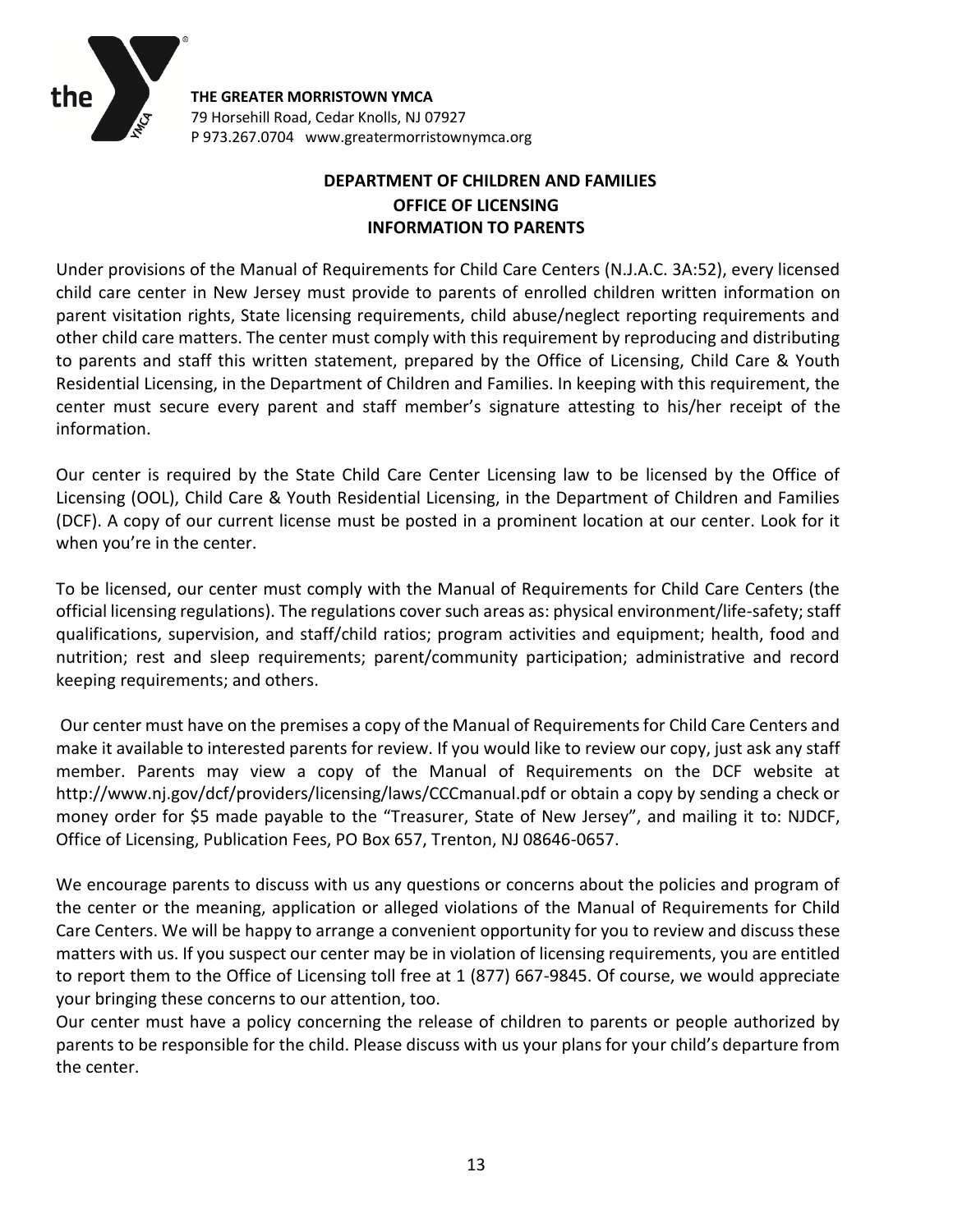

Our center must have a policy about administering medicine and health care procedures and the management of communicable diseases. Please talk to us about these policies so we can work together to keep our children healthy.

Our center must have a policy concerning the expulsion of children from enrollment at the center. Please review this policy so we can work together to keep your child in our center.

Parents are entitled to review the center's copy of the OOL's Inspection/Violation Reports on the center, which are available soon after every State licensing inspection of our center. If there is a licensing complaint OOL/Information to Parents/May 2019 Page 2 of 2 investigation, you are also entitled to review the OOL's Complaint Investigation Summary Report, as well as any letters of enforcement or other actions taken against the center during the current licensing period. Let us know if you wish to review them and we will make them available for your review or you can view them online at [https://childcareexplorer.njccis.com/portal/.](https://childcareexplorer.njccis.com/portal/)

Our center must cooperate with all DCF inspections/investigations. DCF staff may interview both staff members and children. Our center must post its written statement of philosophy on child discipline in a prominent location and make a copy of it available to parents upon request. We encourage you to review it and to discuss with us any questions you may have about it.

Our center must post a listing or diagram of those rooms and areas approved by the OOL for the children's use. Please talk to us if you have any questions about the center's space. Our center must offer parents of enrolled children ample opportunity to assist the center in complying with licensing requirements; and to participate in and observe the activities of the center. Parents wishing to participate in the activities or operations of the center should discuss their interest with the center director, who can advise them of what opportunities are available.

Parents of enrolled children may visit our center at any time without having to secure prior approval from the director or any staff member. Please feel free to do so when you can. We welcome visits from our parents.

Our center must inform parents in advance of every field trip, outing, or special event away from the center, and must obtain prior written consent from parents before taking a child on each such trip.

Our center is required to provide reasonable accommodations for children and/or parents with disabilities and to comply with the New Jersey Law Against Discrimination (LAD), P.L. 1945, c. 169 (N.J.S.A. 10:5-1 et seq.), and the Americans with Disabilities Act (ADA), P.L. 101-336 (42 U.S.C. 12101 et seq.). Anyone who believes the center is not in compliance with these laws may contact the Division on Civil Rights in the New Jersey Department of Law and Public Safety for information about filing an LAD claim at (609) 292-4605 (TTY users may dial 711 to reach the New Jersey Relay Operator and ask for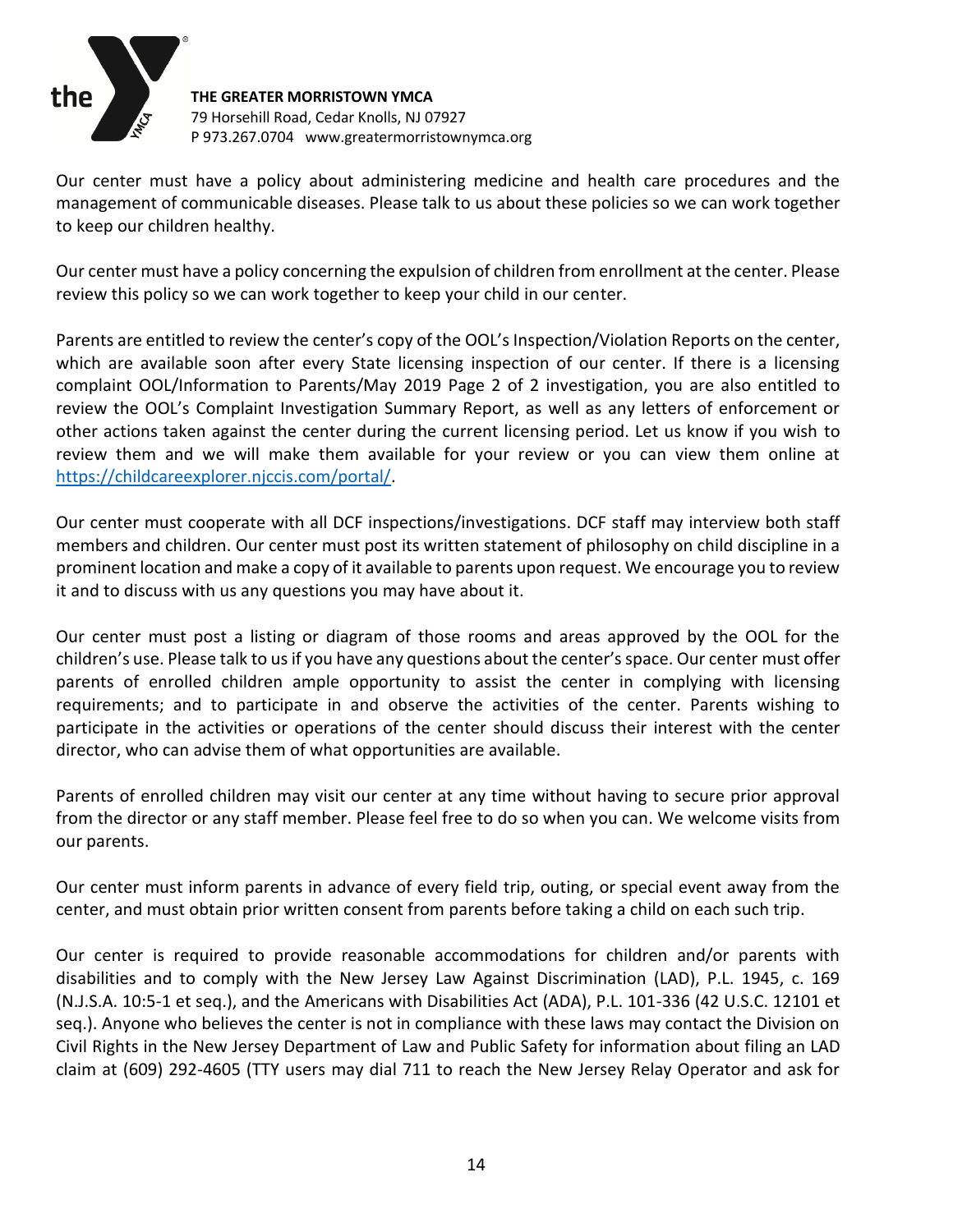

(609) 292-7701), or may contact the United States Department of Justice for information about filing an ADA claim at (800) 514-0301 (voice) or (800) 514-0383 (TTY).

Our center is required, at least annually, to review the Consumer Product Safety Commission (CPSC), unsafe children's products list, ensure that items on the list are not at the center, and make the list accessible to staff and parents and/or provide parents with the CPSC website at https://www.cpsc.gov/Recalls. Internet access may be available at your local library. For more information call the CPSC at (800) 638-2772.

Anyone who has reasonable cause to believe that an enrolled child has been or is being subjected to any form of hitting, corporal punishment, abusive language, ridicule, harsh, humiliating or frightening treatment, or any other kind of child abuse, neglect, or exploitation by any adult, whether working at the center or not, is required by State law to report the concern immediately to the State Central Registry Hotline, toll free at (877) NJ ABUSE/(877) 652-2873. Such reports may be made anonymously. Parents may secure information about child abuse and neglect by contacting: DCF, Office of Communications and Legislation at (609) 292- 0422 or go to [www.state.nj.us/dcf/.](http://www.state.nj.us/dcf/)

OOL/Information to Parents/May 2019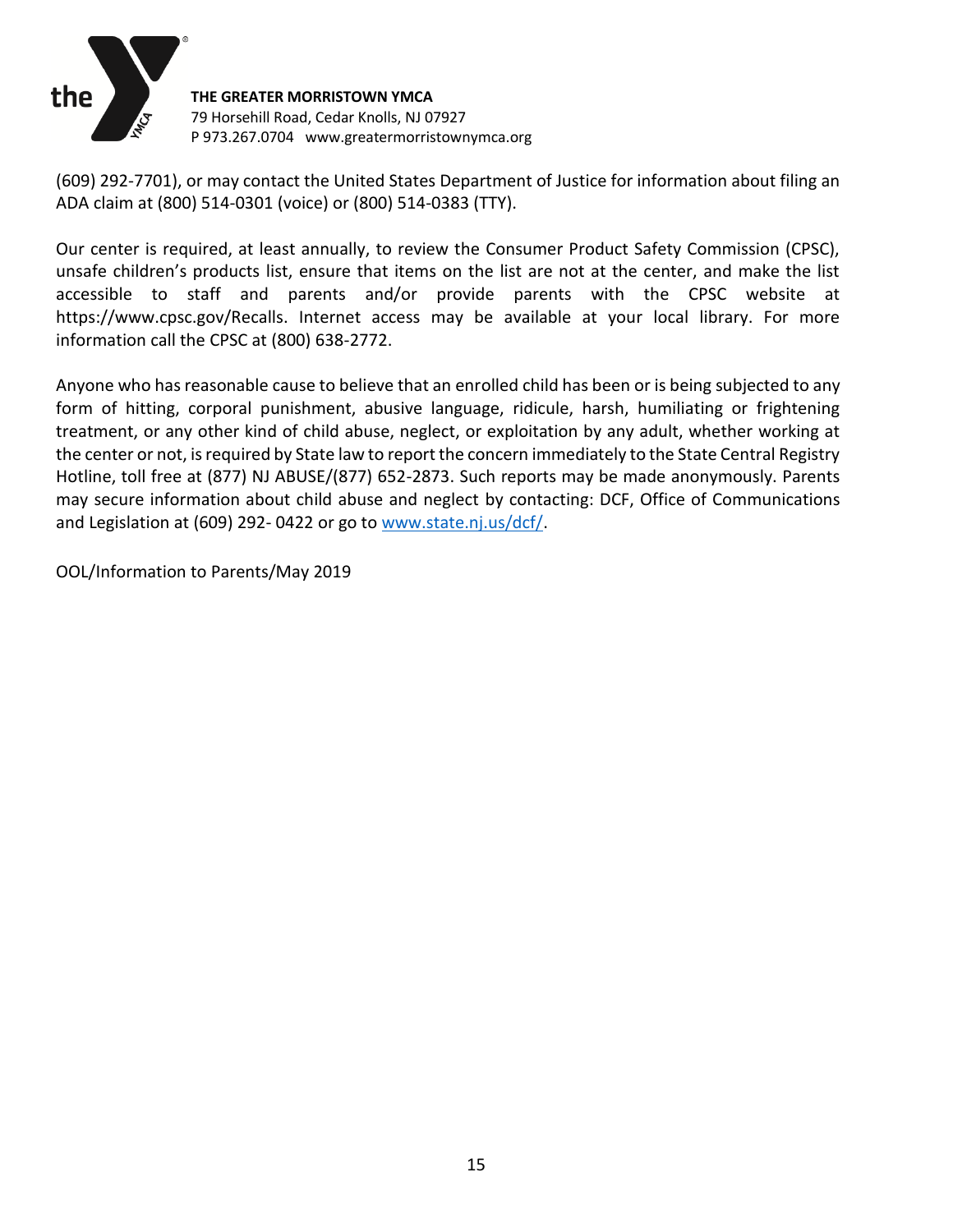

# **2022 Little Owls Enrollment Packet**

The following forms must be completed in order to enroll your child(ren)

| <b>Camper Name:</b>                                      | Grade in Sept. 2022 |
|----------------------------------------------------------|---------------------|
| The following forms are due with payment when enrolling: |                     |

| <b>Camper Registration Form</b> | Obtain from YMCA Membership Desk or<br>from website             |
|---------------------------------|-----------------------------------------------------------------|
| <b>Camper Enrollment Packet</b> | Obtain from YMCA Membership Desk or<br>from website             |
| Camper Registration Fee Form    | Inside enrollment packet or obtain from<br>YMCA Membership Desk |

Please read all of the attached forms and information. All required form are listed below and need to be turned in together. No child will be permitted to attend camp without **all** of these forms filled out **completely**.

| 1 | <b>Camper Information Form</b>                    |                                                                                                     |
|---|---------------------------------------------------|-----------------------------------------------------------------------------------------------------|
| 2 | Parent/Guardian Agreement                         | Signature Required                                                                                  |
| 3 | Authorization for Child Pick-Up                   | Signature Required                                                                                  |
| 4 | <b>Emergency Contact Information Form</b>         | Signature Required                                                                                  |
| 5 | Universal Child Health Record & Immunization Form | Due two weeks prior to your<br>child's first day of camp -<br>MUST have doctor's<br>signature/stamp |
| 6 | <b>Photo Release Form</b>                         | Signature Required                                                                                  |
|   | Camper Registration Fee Form                      |                                                                                                     |

**PLEASE NOTE:** Some policies and procedures are subject to change if COVID-19 persists into the summer.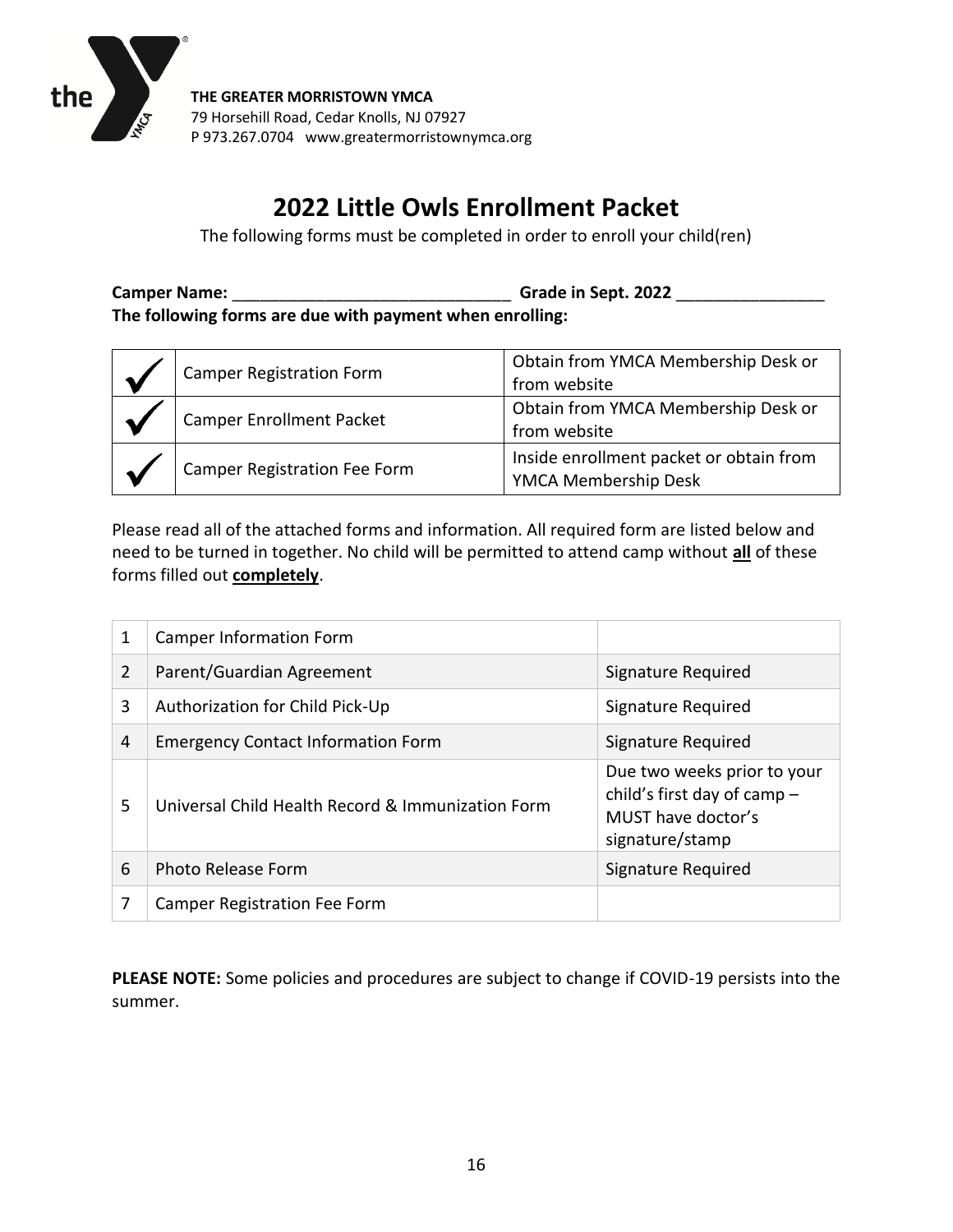| MAGA | THE GREATER MORRISTOWN YMCA<br>79 Horsehill Road, Cedar Knolls, NJ 07927<br>P 973.267.0704 www.greatermorristownymca.org | This form needs to be<br>filled out completely.                                                   |
|------|--------------------------------------------------------------------------------------------------------------------------|---------------------------------------------------------------------------------------------------|
|      | <b>CAMPER INFORMATION FORM</b>                                                                                           |                                                                                                   |
|      |                                                                                                                          | Male/Female (please circle one)                                                                   |
|      |                                                                                                                          | Grade in Sept. 2022 _________________________                                                     |
|      | Camper lives with:                                                                                                       |                                                                                                   |
|      |                                                                                                                          |                                                                                                   |
|      |                                                                                                                          |                                                                                                   |
|      |                                                                                                                          |                                                                                                   |
| 4)   |                                                                                                                          |                                                                                                   |
|      | Parent's Relationship (check one):                                                                                       | Married<br>Separated<br>Divorced                                                                  |
|      |                                                                                                                          |                                                                                                   |
|      | <b>TELL US ABOUT YOUR CAMPER</b>                                                                                         |                                                                                                   |
|      |                                                                                                                          | Camper Speaks English: _________ Yes ________ No If NO, please list native language _____________ |
|      |                                                                                                                          |                                                                                                   |

Please list name and grade of all siblings attending Camp 2022: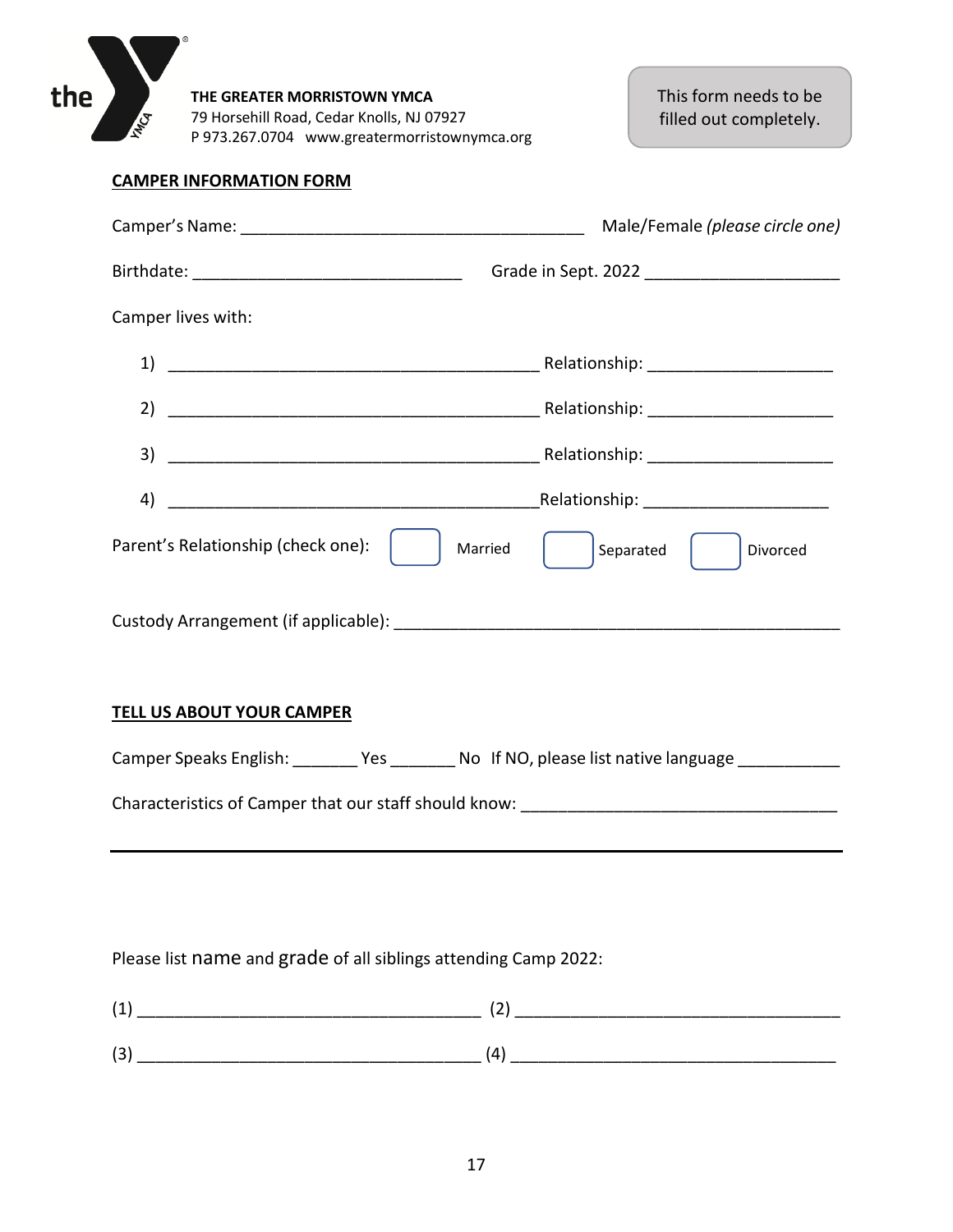

Please list any special needs: Medical/Social/Emotional/Behavioral/Recent Trauma/Stress. Please

\_\_\_\_\_\_\_\_\_\_\_\_\_\_\_\_\_\_\_\_\_\_\_\_\_\_\_\_\_\_\_\_\_\_\_\_\_\_\_\_\_\_\_\_\_\_\_\_\_\_\_\_\_\_\_\_\_\_\_\_\_\_\_\_\_\_\_\_\_\_\_\_\_\_\_\_\_\_

\_\_\_\_\_\_\_\_\_\_\_\_\_\_\_\_\_\_\_\_\_\_\_\_\_\_\_\_\_\_\_\_\_\_\_\_\_\_\_\_\_\_\_\_\_\_\_\_\_\_\_\_\_\_\_\_\_\_\_\_\_\_\_\_\_\_\_\_\_\_\_\_\_\_\_\_\_\_

include anything that might impede with your child's ability to participate in our program.

Can your child swim? \_\_\_\_\_\_\_ Yes \_\_\_\_\_\_\_ No If YES, please list level/experience \_\_\_\_\_\_\_\_\_\_\_\_

Does your child have allergies: \_\_\_\_\_\_\_\_ Y/N If YES, please list: \_\_\_\_\_\_\_\_\_\_\_\_\_\_\_\_\_\_\_\_\_\_\_\_\_\_\_\_\_\_\_\_\_\_\_\_\_\_\_\_\_\_\_\_\_\_\_\_\_\_\_\_\_\_\_\_\_\_\_\_\_\_\_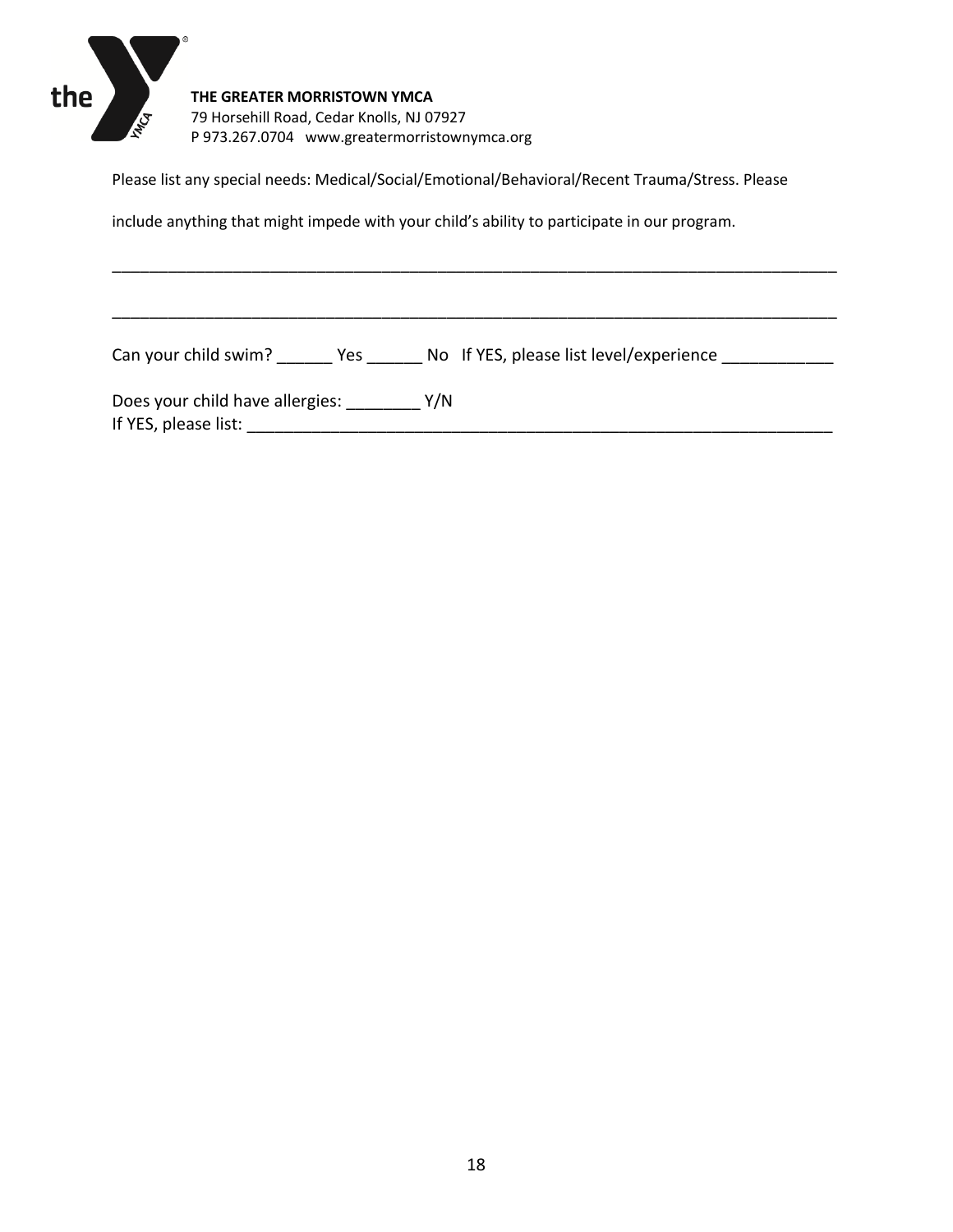

DATE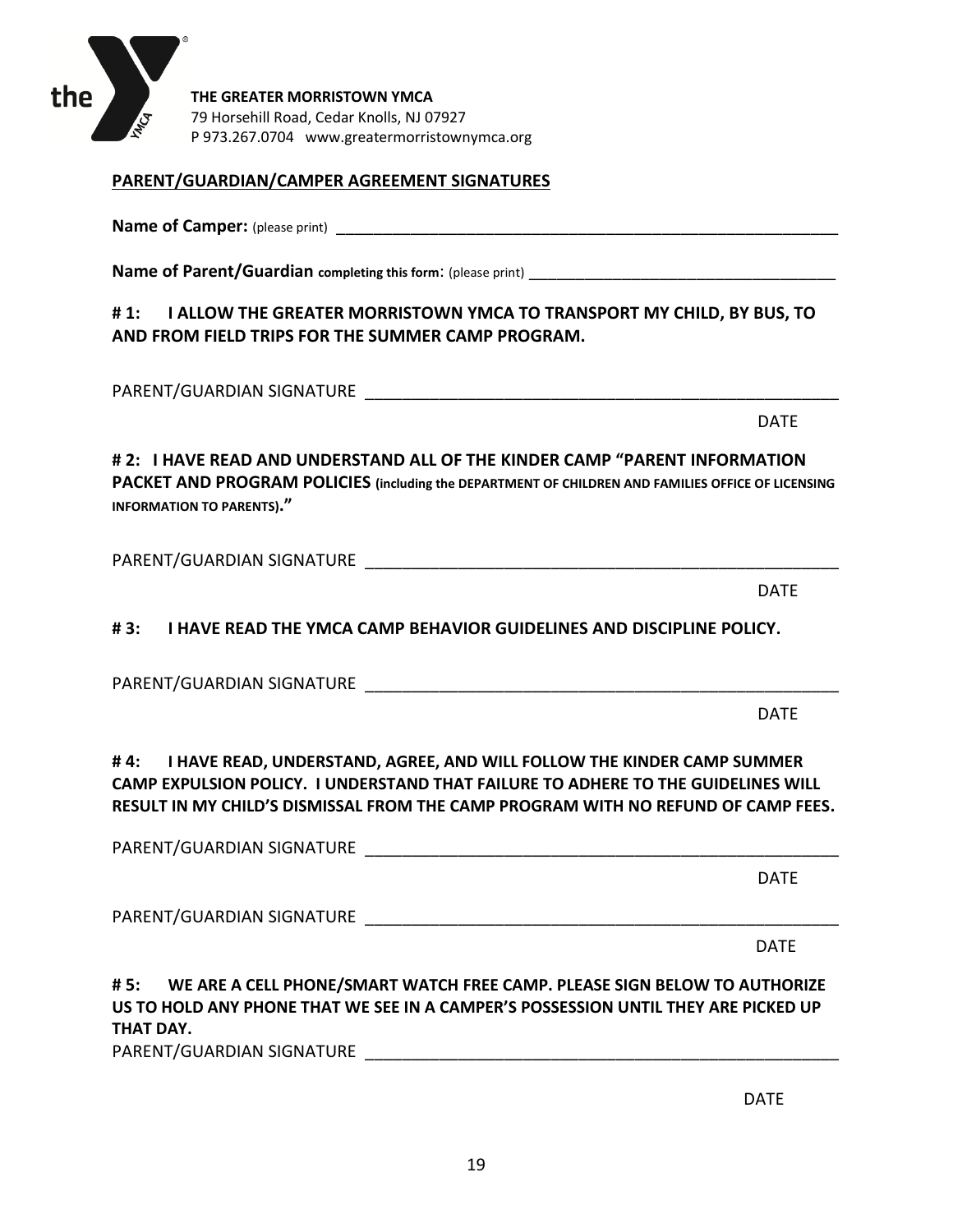

# **AUTHORIZATION FOR CHILD PICK-UP**

I/we authorize my/our child **the contract of the contract of the contract of the contract of the contract of the contract of the contract of the contract of the contract of the contract of the contract of the contract of t** 

be picked up from the **Greater Morristown YMCA's Summer Camp Program** by the following adults (18 years or older):

Please list all persons authorized to pick up your child other than the parents listed on the Camper Information Sheet. You will be given a PIN number for each child registered. You must provide your pin number at drop off and pick up. There are no exceptions to this policy; this is done for the safety of your child.

All campers must have at least one other authorized person listed for pick-up other than the parents/legal guardians.

| be subject to paying a late fee of \$30.00 for every 15 minutes. | I understand that if my child is picked up later than 5:00PM, by any of the above individuals, I will |
|------------------------------------------------------------------|-------------------------------------------------------------------------------------------------------|
| PARENT/GUARDIAN SIGNATURE                                        | PARENT/GUARDIAN SIGNATURE                                                                             |
| <b>PRINT NAME</b><br><b>DATE</b>                                 | <b>PRINT NAME</b><br><b>DATE</b>                                                                      |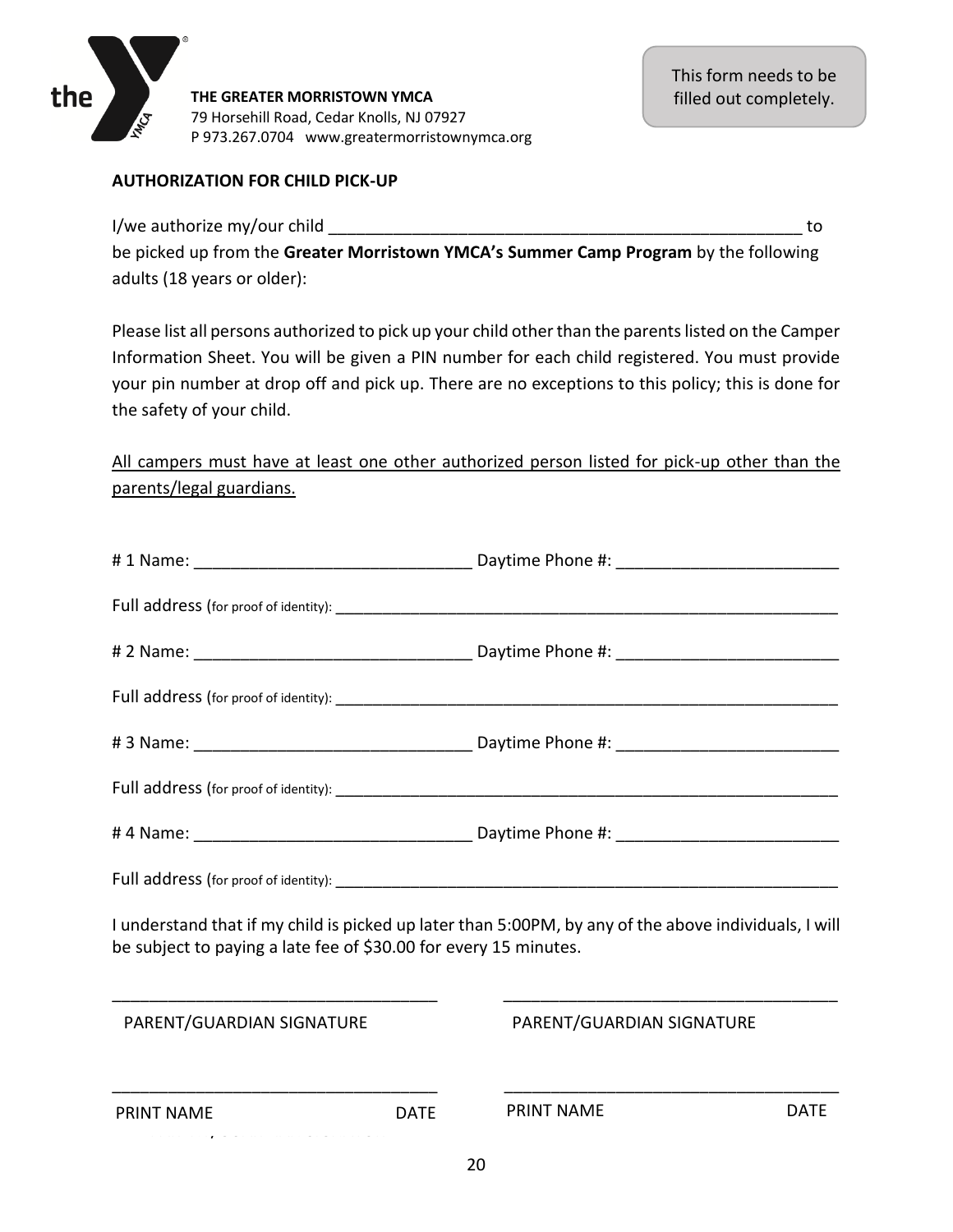

**THE GREATER MORRISTOWN YMCA**

79 Horsehill Road, Cedar Knolls, NJ 07927 P 973.267.0704 www.greatermorristownymca.org This form needs to be filled out completely.

|                                    | EMERGENCY CONTACT TO WHOM THE CHILD MAY BE RELEASED IF PARENT/GUARDIAN IS UNAVAILABLE |
|------------------------------------|---------------------------------------------------------------------------------------|
|                                    |                                                                                       |
|                                    |                                                                                       |
|                                    |                                                                                       |
|                                    |                                                                                       |
|                                    |                                                                                       |
|                                    |                                                                                       |
|                                    |                                                                                       |
| <b>Child's Healthcare Provider</b> |                                                                                       |
|                                    |                                                                                       |
| Address:                           |                                                                                       |
| <b>Child's Health Insurance</b>    |                                                                                       |
|                                    |                                                                                       |

*\*IN CASE OF EMERGENCY, YOUR CHILD WILL BE TRANSPORTED TO THE CLOSET HOSPITAL/MEDICAL CENTER BASED ON THEIR LOCATION. PARENTS/GUARDIANS ARE RESPONSIBLE FOR ALL EMERGENCY TRANSPORATION CHARGES\**

\_\_\_\_\_\_\_\_\_\_\_\_\_\_\_\_\_\_\_\_\_\_\_\_\_\_\_\_\_\_\_\_\_\_\_\_\_\_\_\_\_\_\_\_\_\_\_\_\_\_\_\_\_\_\_\_\_\_\_\_\_\_\_\_\_\_\_\_\_\_\_\_\_\_\_\_\_\_\_\_\_\_\_\_\_\_\_\_\_\_\_\_\_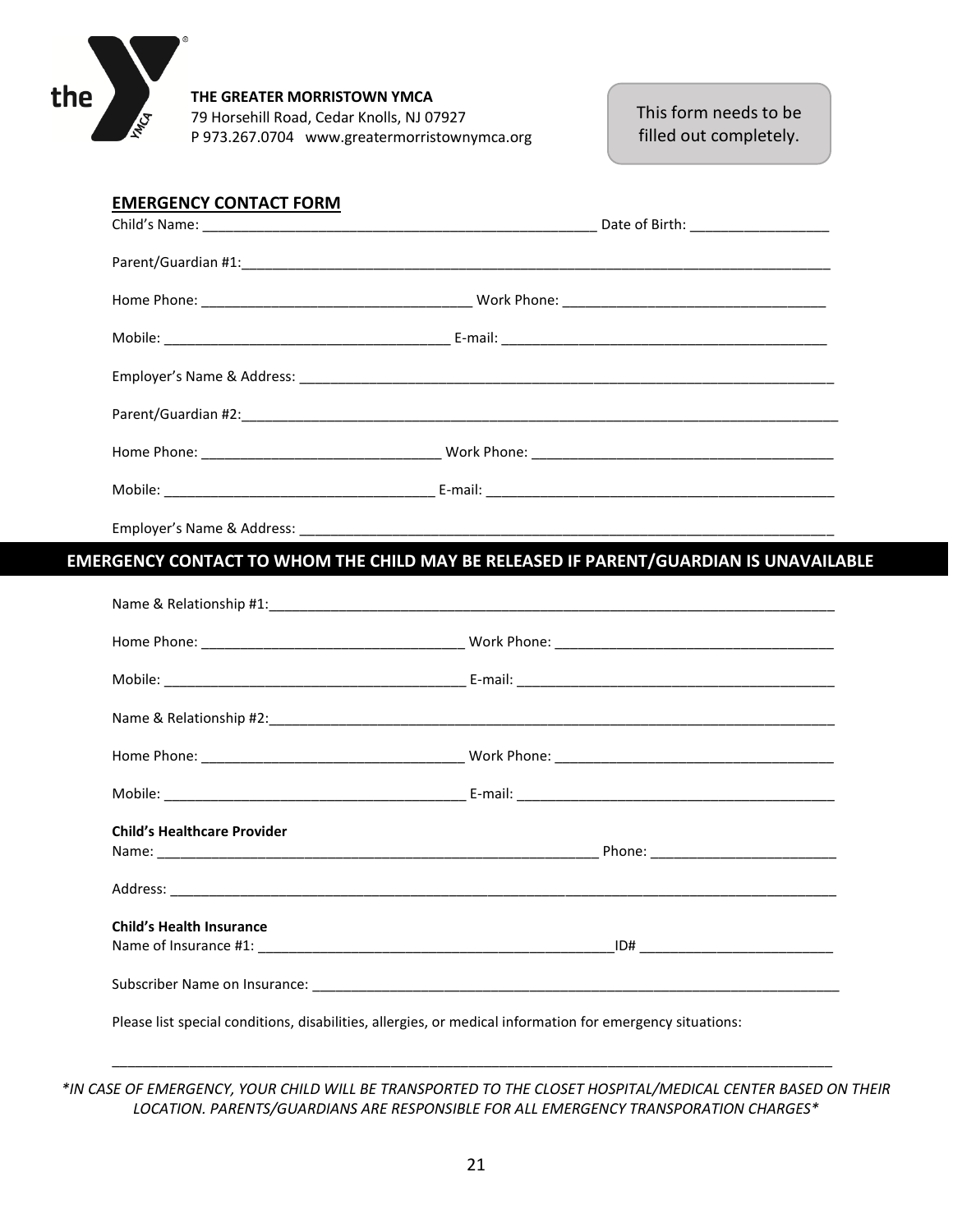# **UNIVERSAL CHILD HEALTH RECORD**

Endorsed by:

American Academy of Pediatrics, New Jersey Chapter<br>New Jersey Academy of Family Physicians<br>New Jersey Department of Health and Senior Services

| <b>SECTION I - TO BE COMPLETED BY PARENT(S)</b>                                                                                         |                       |                                                     |                              |                                                       |                                                                                                                                                                                                                                |           |                                  |
|-----------------------------------------------------------------------------------------------------------------------------------------|-----------------------|-----------------------------------------------------|------------------------------|-------------------------------------------------------|--------------------------------------------------------------------------------------------------------------------------------------------------------------------------------------------------------------------------------|-----------|----------------------------------|
| Child s Name (Last)                                                                                                                     |                       | (First)                                             | Gender                       |                                                       | Date of Birth                                                                                                                                                                                                                  |           |                                  |
|                                                                                                                                         |                       |                                                     |                              | $\Box$ Male<br>$\Box$ Female                          |                                                                                                                                                                                                                                |           | $\prime$                         |
| Does Child Have Health Insurance?<br>If Yes, Name of Child's Health Insurance Carrier                                                   |                       |                                                     |                              |                                                       |                                                                                                                                                                                                                                |           |                                  |
| $\square$ No<br>$\Box$ Yes                                                                                                              |                       |                                                     |                              |                                                       |                                                                                                                                                                                                                                |           |                                  |
| Parent/Guardian Name                                                                                                                    |                       |                                                     | <b>Home Telephone Number</b> |                                                       |                                                                                                                                                                                                                                |           | Work Telephone/Cell Phone Number |
|                                                                                                                                         |                       |                                                     |                              |                                                       |                                                                                                                                                                                                                                |           |                                  |
| Parent/Guardian Name                                                                                                                    |                       |                                                     | Home Telephone Number        |                                                       |                                                                                                                                                                                                                                |           | Work Telephone/Cell Phone Number |
|                                                                                                                                         |                       |                                                     |                              |                                                       |                                                                                                                                                                                                                                |           |                                  |
| I give my consent for my child s Health Care Provider and Child Care Provider/School Nurse to discuss the information on this form.     |                       |                                                     |                              |                                                       |                                                                                                                                                                                                                                |           |                                  |
| Signature/Date                                                                                                                          |                       |                                                     |                              |                                                       | This form may be released to WIC.                                                                                                                                                                                              |           |                                  |
|                                                                                                                                         |                       |                                                     |                              |                                                       | $\Box$ Yes                                                                                                                                                                                                                     | $\Box$ No |                                  |
|                                                                                                                                         |                       |                                                     |                              |                                                       |                                                                                                                                                                                                                                |           |                                  |
| Date of P                                                                                                                               |                       |                                                     |                              |                                                       |                                                                                                                                                                                                                                |           |                                  |
| Abnormal                                                                                                                                |                       |                                                     |                              |                                                       | Date: the contract of the contract of the contract of the contract of the contract of the contract of the contract of the contract of the contract of the contract of the contract of the contract of the contract of the cont |           |                                  |
|                                                                                                                                         |                       |                                                     |                              |                                                       |                                                                                                                                                                                                                                |           |                                  |
|                                                                                                                                         |                       |                                                     |                              | <b>HEIGHT (HINDI DE LANGH</b>                         |                                                                                                                                                                                                                                |           |                                  |
|                                                                                                                                         |                       |                                                     |                              | within 30 days for WIC)                               |                                                                                                                                                                                                                                |           |                                  |
|                                                                                                                                         |                       |                                                     |                              | <b>Head Circumference</b><br>$(if < 2 \text{ Years})$ |                                                                                                                                                                                                                                |           |                                  |
|                                                                                                                                         |                       |                                                     |                              | <b>Blood Pressure</b>                                 |                                                                                                                                                                                                                                |           |                                  |
|                                                                                                                                         |                       |                                                     |                              | $(if \geq 3 \text{ Years})$                           |                                                                                                                                                                                                                                |           |                                  |
| <b>IMMUNIZATIONS</b>                                                                                                                    |                       | Immunization Record Attached                        |                              |                                                       |                                                                                                                                                                                                                                |           |                                  |
|                                                                                                                                         |                       | Date Next Immunization Due:                         |                              |                                                       |                                                                                                                                                                                                                                |           |                                  |
|                                                                                                                                         |                       | <b>MEDICAL CONDITIONS</b>                           |                              |                                                       |                                                                                                                                                                                                                                |           |                                  |
| <b>Chronic Medical Conditions/Related Surgeries</b><br>• List medical conditions/ongoing surgical                                       |                       | $\Box$ None                                         | Comments                     |                                                       |                                                                                                                                                                                                                                |           |                                  |
| concerns:                                                                                                                               |                       | Special Care Plan<br>Attached                       |                              |                                                       |                                                                                                                                                                                                                                |           |                                  |
| <b>Medications/Treatments</b>                                                                                                           |                       | $\Box$ None                                         | Comments                     |                                                       |                                                                                                                                                                                                                                |           |                                  |
| • List medications/treatments:                                                                                                          |                       | Special Care Plan<br>Attached                       |                              |                                                       |                                                                                                                                                                                                                                |           |                                  |
|                                                                                                                                         |                       | $\Box$ None                                         | Comments                     |                                                       |                                                                                                                                                                                                                                |           |                                  |
| Limitations to Physical Activity<br>• List limitations/special considerations:                                                          |                       | Special Care Plan                                   |                              |                                                       |                                                                                                                                                                                                                                |           |                                  |
|                                                                                                                                         |                       | Attached<br>$\Box$ None                             | Comments                     |                                                       |                                                                                                                                                                                                                                |           |                                  |
| <b>Special Equipment Needs</b><br>• List items necessary for daily activities                                                           |                       | Special Care Plan                                   |                              |                                                       |                                                                                                                                                                                                                                |           |                                  |
|                                                                                                                                         |                       | Attached                                            |                              |                                                       |                                                                                                                                                                                                                                |           |                                  |
| Allergies/Sensitivities                                                                                                                 |                       | $\Box$ None<br><b>Special Care Plan</b><br>H        | Comments                     |                                                       |                                                                                                                                                                                                                                |           |                                  |
| • List allergies:                                                                                                                       |                       | Attached                                            |                              |                                                       |                                                                                                                                                                                                                                |           |                                  |
| Special Diet/Vitamin & Mineral Supplements                                                                                              |                       | None<br>Ш                                           | Comments                     |                                                       |                                                                                                                                                                                                                                |           |                                  |
| • List dietary specifications:                                                                                                          |                       | П<br><b>Special Care Plan</b><br>Attached           |                              |                                                       |                                                                                                                                                                                                                                |           |                                  |
| Behavioral Issues/Mental Health Diagnosis                                                                                               |                       | None<br>LI                                          | Comments                     |                                                       |                                                                                                                                                                                                                                |           |                                  |
| • List behavioral/mental health issues/concerns:                                                                                        |                       | <b>Special Care Plan</b><br>Attached                |                              |                                                       |                                                                                                                                                                                                                                |           |                                  |
| <b>Emergency Plans</b>                                                                                                                  |                       | $\Box$ None                                         | Comments                     |                                                       |                                                                                                                                                                                                                                |           |                                  |
| • List emergency plan that might be needed and                                                                                          |                       | Special Care Plan                                   |                              |                                                       |                                                                                                                                                                                                                                |           |                                  |
| the sign/symptoms to watch for:                                                                                                         |                       | Attached                                            |                              |                                                       |                                                                                                                                                                                                                                |           |                                  |
| <b>Type Screening</b>                                                                                                                   | <b>Date Performed</b> | PREVENTIVE HEALTH SCREENINGS<br><b>Record Value</b> |                              | <b>Type Screening</b>                                 | <b>Date Performed</b>                                                                                                                                                                                                          |           | <b>Note if Abnormal</b>          |
| Hgb/Hct                                                                                                                                 |                       |                                                     | Hearing                      |                                                       |                                                                                                                                                                                                                                |           |                                  |
| $\Box$ Venous<br>$\Box$ Capillary<br>Lead:                                                                                              |                       |                                                     | Vision                       |                                                       |                                                                                                                                                                                                                                |           |                                  |
| TB (mm of Induration)                                                                                                                   |                       |                                                     | Dental                       |                                                       |                                                                                                                                                                                                                                |           |                                  |
| Other:                                                                                                                                  |                       |                                                     | Developmental                |                                                       |                                                                                                                                                                                                                                |           |                                  |
| Other:                                                                                                                                  |                       |                                                     | <b>Scoliosis</b>             |                                                       |                                                                                                                                                                                                                                |           |                                  |
| I have examined the above student and reviewed his/her health history. It is my opinion that he/she is medically cleared to             |                       |                                                     |                              |                                                       |                                                                                                                                                                                                                                |           |                                  |
| participate fully in all child care/school activities, including physical education and competitive contact sports, unless noted above. |                       |                                                     |                              |                                                       |                                                                                                                                                                                                                                |           |                                  |
| Name of Health Care Provider (Print)                                                                                                    |                       |                                                     |                              | Health Care Provider Stamp:                           |                                                                                                                                                                                                                                |           |                                  |
|                                                                                                                                         |                       |                                                     |                              |                                                       |                                                                                                                                                                                                                                |           |                                  |
| Signature/Date                                                                                                                          |                       |                                                     |                              |                                                       |                                                                                                                                                                                                                                |           |                                  |
|                                                                                                                                         |                       |                                                     |                              |                                                       |                                                                                                                                                                                                                                |           |                                  |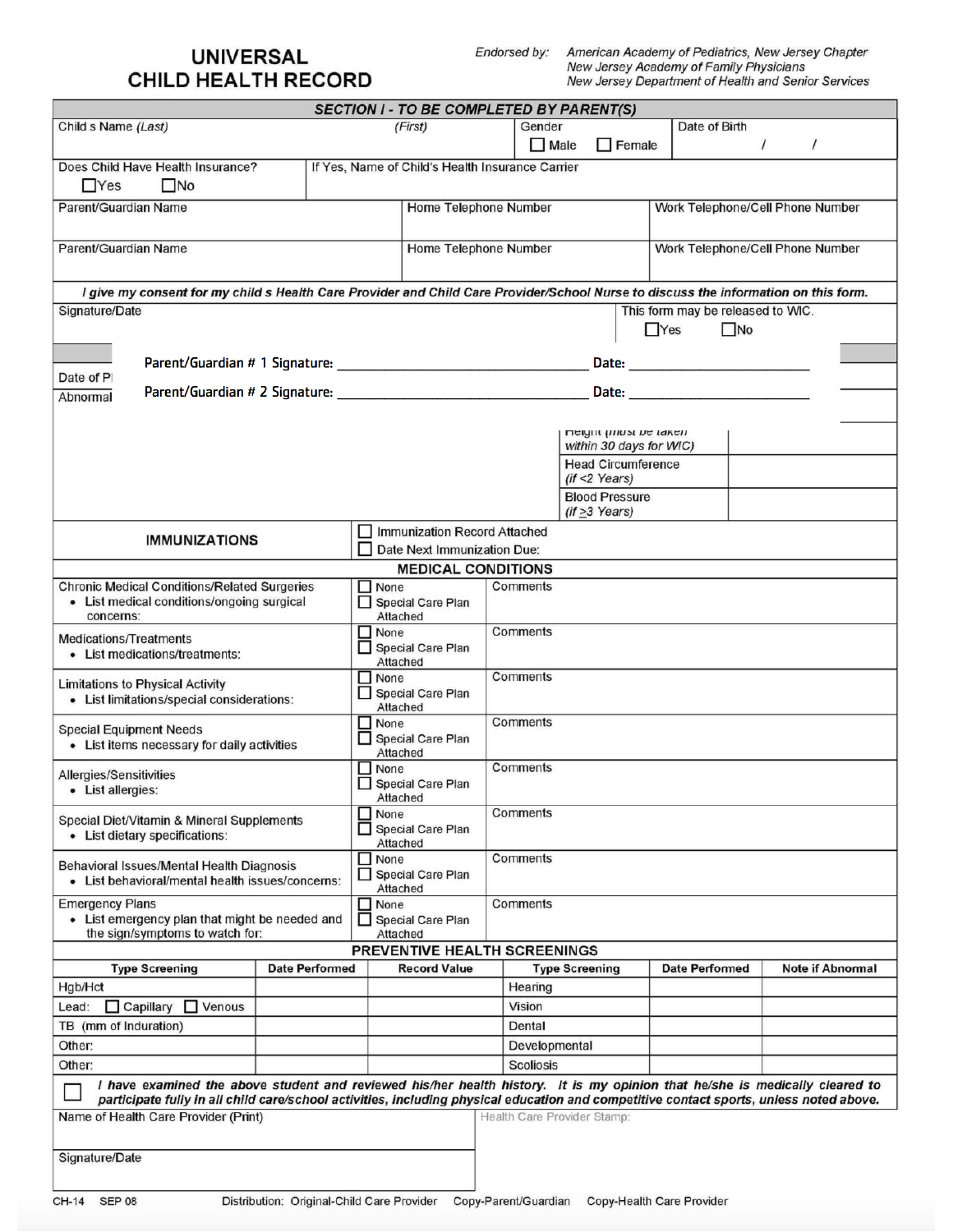

#### **6. PHOTO RELEASE FORM**

Camper's Name: The Camper's Name: The Camper's Name: The Camper's Name: The Camper's Name: The Campen of the C

The Greater Morristown YMCA Camp Staff will take pictures of the campers. These pictures can be used for inside marketing (bulletin boards, etc.) or outside marketing (brochures, website, print ads, etc.) for official Greater Morristown YMCA business.

Children's names are never used. In the event we are in a position that required names included with the photo – usually for press releases to the local papers, we will notify you and will require additional consent from you. This release is for "no name included" photos.

This form must be signed with either a **YES** or a **NO**.

**YES** By signing below, I agree to the consent and use of any picture of my child for public relations and advertising by the Greater Morristown YMCA. I waive all claims for any compensation for such use.

\_\_\_\_\_\_\_\_\_\_\_\_\_\_\_\_\_\_\_\_\_\_\_\_\_\_\_\_\_\_\_\_\_\_\_\_\_\_\_\_\_\_\_\_\_\_\_\_\_\_\_\_\_\_\_\_\_\_\_\_ \_\_\_\_\_\_\_\_\_\_\_\_\_\_\_

\_\_\_\_\_\_\_\_\_\_\_\_\_\_\_\_\_\_\_\_\_\_\_\_\_\_\_\_\_\_\_\_\_\_\_\_\_\_\_\_\_\_\_\_\_\_\_\_\_\_\_\_\_\_\_\_\_\_\_\_ \_\_\_\_\_\_\_\_\_\_\_\_\_\_\_

# PARENT/GUARDIAN SIGNATURE NATURE AND THE DATE

 **NO** My child cannot be used in any picture for public relations and advertising by the Greater Morristown YMCA.

PARENT/GUARDIAN SIGNATURE NATURE AND DATE